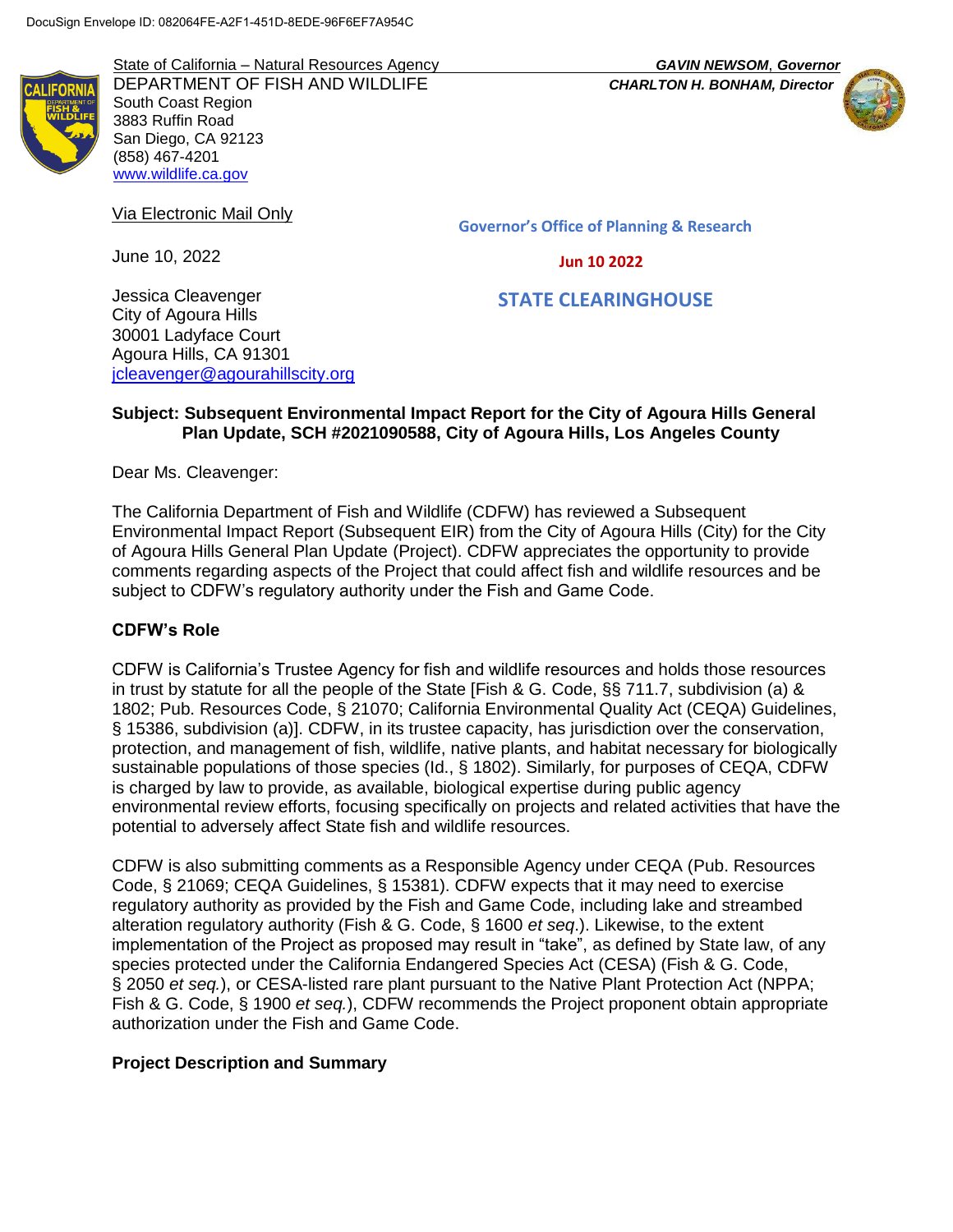Jessica Cleavenger City of Agoura Hills June 10, 2022 Page 2 of 23

**Objective:** The Project would adopt the City of Agoura Hills General Plan Update, which includes the 2021‐2029 Housing Element, and related updates to the Community Conservation and Development, Community Safety, Infrastructure and Community Services, and Natural Resources Elements. In addition, the Project would adopt land use and zoning regulations (Agoura Hills Zoning Code and Specific Plan amendments) and the corresponding amendments to the Zoning Map to create and implement the Affordable Housing Overlay District.

The major objectives for the proposed Project are to:

- Update the Housing Element to accommodate the City's  $6<sup>th</sup>$  Cycle Regional Housing Needs Assessment allocation by identifying housing opportunity sites that meet all statutory requirements and follow State guidelines;
- Prepare a Housing Element Update that ensures adequate site capacity that creates a buffer above the City's Regional Housing Needs Assessment allocation;
- Prepare a Housing Element Update that promotes the development of new housing for all income levels in a manner that minimizes impacts to the City's small-town ambience, maintains the character of existing residential neighborhoods, and ensures development is in harmony with surrounding land uses;
- Update other Elements of the General Plan to meet State legal requirements and align with the Housing Element Update;
- Prepare a Housing Element Update and other General Plan Elements that continue to support the City as a safe and vibrant place to work, live, play, and visit. This includes providing services to match the community's needs, promoting community engagement, and promoting economic viability and thriving town centers, consistent with the needs of the community; and
- Prepare a Housing Element Update and update other General Plan Elements that protect the environment and promote environmental sustainability.

**Location:** The City is located in the foothills of the Santa Monica Mountains in the Conejo Valley on the western edge of Los Angeles County. The City encompasses nearly seven square miles and straddles the Ventura Freeway. Generally, the City is bordered by Westlake Village to the west, Thousand Oaks to the northwest, Ventura County to the north, Calabasas and unincorporated areas of Los Angeles County to the east, and unincorporated areas of Los Angeles County to the south.

## **Comments and Recommendations**

CDFW offers the comments and recommendations below to assist the City in adequately identifying, avoiding, and/or mitigating the Project's significant, or potentially significant, direct, and indirect impacts on fish and wildlife (biological) resources. Editorial comments or other suggestions are also included to improve the environmental document. CDFW recommends the measures or revisions below be included in a science-based monitoring program that contains adaptive management strategies as part of the Project's CEQA mitigation, monitoring, and reporting program (Pub. Resources Code, § 21081.6; CEQA Guidelines, § 15097).

## **Specific Comments**

## **Comment #1: Impacts on Biological Resources**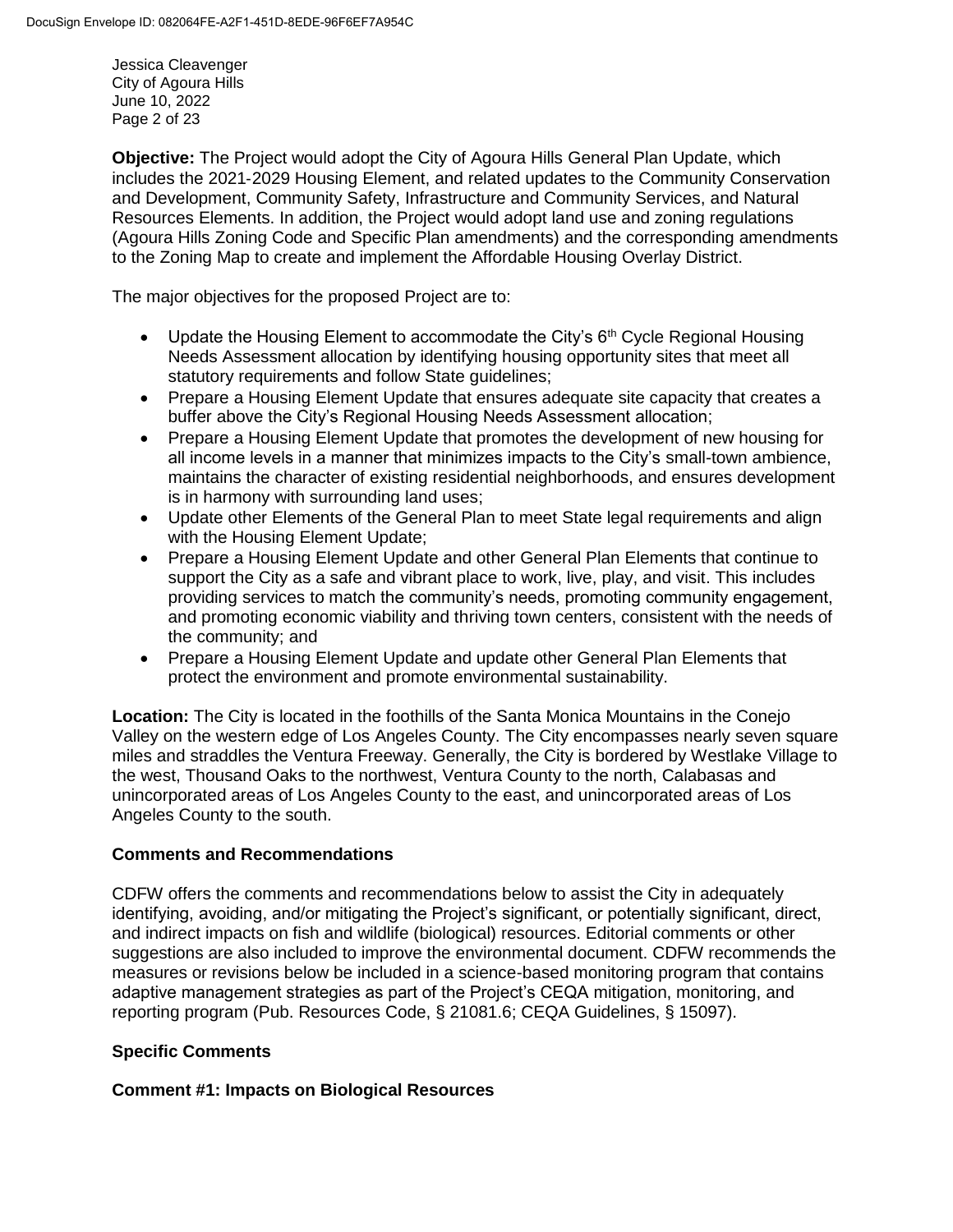Jessica Cleavenger City of Agoura Hills June 10, 2022 Page 3 of 23

**Issue:** Development facilitated by the Project could impact biological resources.

**Specific impacts:** The City has identified 20 sites (Sites A through T) that are most viable and suitable for development within the eight-year planning period of the 2021‐2029 Housing Element. Direct and indirect impacts on biological resources could result from development on the Housing Element sites that the Project has identified. Impacts on biological resources could result in reproductive suppression, mortality or injury to wildlife, or population decline of a special status, sensitive, or rare species or natural community.

**Why impacts would occur:** According to the Supplemental EIR, out of the 20 Housing Element sites that the Project has identified, Sites A, B, C, E, I, S, D, F, H, M, and R are vacant sites. "Development on these sites as proposed in the GPU [General Plan Update], would require removal of habitat and construction of residential uses and site lighting. Development on these sites could result in habitat modification and impacts to special status species during development and operation." Development facilitated by the Project could impact biological resources, both directly or indirectly through habitat modification or loss. Biological resources that could be impacted by the Project includes special status, sensitive, or rare species or natural communities. These include (but are not limited to) the following (Table 1):

|                                                         |                                                         | <b>California Rare</b> | ESA <sup>1</sup> | <b>CESA</b>           |
|---------------------------------------------------------|---------------------------------------------------------|------------------------|------------------|-----------------------|
| <b>Scientific Name</b>                                  | <b>Common Name</b>                                      | <b>Plant Rank</b>      | <b>Status</b>    | <b>Status</b>         |
| <b>Plants</b>                                           |                                                         |                        |                  |                       |
| Calochortus catalinae                                   | Catalina mariposa                                       | 4.2                    |                  |                       |
| Dudleya cymosa ssp. agourensis                          | canyon liveforever                                      | 1B.2                   |                  |                       |
| Juglans californica                                     | California walnut                                       | 4.2                    |                  |                       |
| Pentachaeta Iyonii                                      | Lyon's pentachaeta                                      | 1B.1                   |                  | Endangered Endangered |
| Navarretia ojaiensis                                    | Ojai navarretia                                         | 1B.1                   |                  |                       |
| Phacelia hubbyi                                         | Hubby's phacelia                                        | 4.2                    |                  |                       |
| Romneya coulteri                                        | Coulter's matilija poppy                                | 4.2                    |                  |                       |
| Wildlife                                                |                                                         |                        |                  |                       |
| Vireo bellii pusillus                                   | least Bell's vireo                                      |                        |                  | Endangered Endangered |
| Empidonax traillii extimus                              | southwestern willow flycatcher                          |                        |                  | Endangered Endangered |
| <b>Sensitive Natural Communities</b>                    |                                                         |                        |                  |                       |
| Alliance Name (Scientific) <sup>2</sup>                 | Alliance Name (Common)                                  | <b>State Rarity</b>    |                  |                       |
| Juglans californica Woodland Alliance                   | California walnut groves                                | S3.2                   |                  |                       |
| Quercus agrifolia Forest and Woodland Alliance          | Southern coast live oak riparian forest                 | S <sub>4</sub>         |                  |                       |
| Quercus <i>Iobata</i> Woodland Alliance                 | Valley oak woodland and forest                          | S <sub>3</sub>         |                  |                       |
| Nassella spp. - Melica spp. Herbaceous Alliance         | Needle grass-Melic grass grassland                      | S3/S4                  |                  |                       |
| Platanus racemosa - Quercus agrifolia Woodland Alliance | California sycamore - coast live oak riparian woodlands | S <sub>3</sub>         |                  |                       |
| $N = 1 - 1$                                             |                                                         |                        |                  |                       |

**Table 1.** Plants, wildlife, and sensitive natural communities that occur or could occur within the City and on developable Housing Sites identified by the Project. **ESA<sup>1</sup>**<br>ESA<sup>1</sup> C

Notes:

<sup>1</sup>: Endangered Species Act

<sup>2</sup>: Names according to the Manual of California Vegetation

The Subsequent EIR concludes that the Project's impact on any species identified as a candidate, sensitive, or special status species in local or regional plans, policies, or regulations, or by CDFW and/or U.S. Fish and Wildlife Service (USFWS) is less than significant through implementation of the General Plan's goals and policies and compliance with relevant local, state, and federal regulations. The General Plan's Natural Resources Elements 1.1 through1.4, 4.1 through 4.13, 6.1, 6.4, and 6.8 are goals and policies that do not prescribe, require, or impose specific actions that would substantially mitigate for impacts on candidate, sensitive, or special status species at a project level. The Subsequent EIR does not require future development facilitated by the Project to undertake any measures to mitigate for impacts on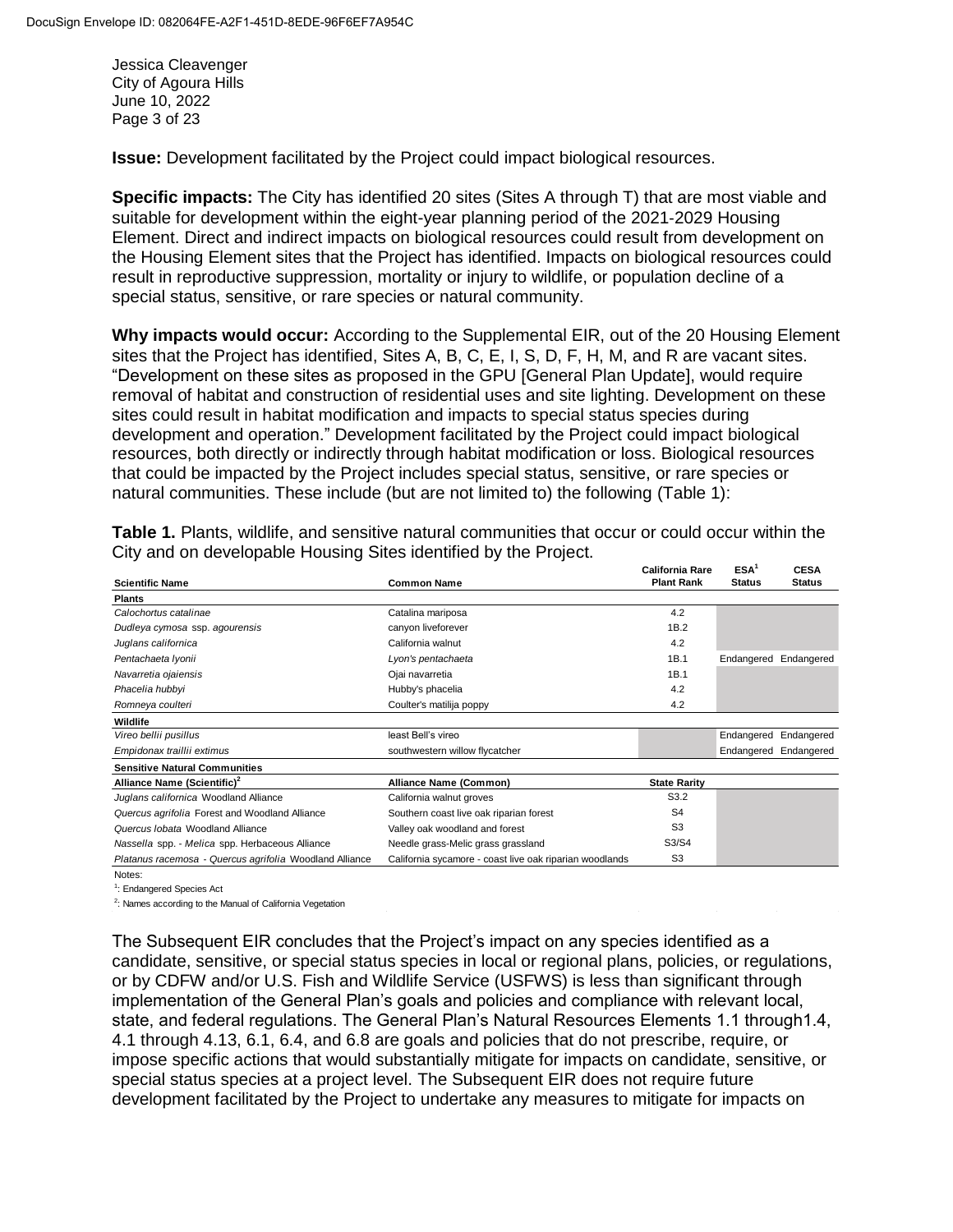Jessica Cleavenger City of Agoura Hills June 10, 2022 Page 4 of 23

candidate, sensitive, or special status species. As a result, the Project, by identifying developable sites over the next eight years, could result in unmitigated impacts.

**Evidence impact would be significant:** The Project has identified vacant sites within the City that could be developed through 2029. The Project could result in direct physical changes to the environment and impact special status, sensitive, or rare plant or wildlife species or natural communities. Impacts on CESA- and ESA-listed species requires a mandatory finding of significance under CEQA (CEQA Guidelines, § 15065). Take under ESA also includes significant habitat modification or degradation that could result in death or injury to a listed species by interfering with essential behavioral patterns such as breeding, foraging, or nesting. Plants with a California Rare Plant Rank (CRPR) of 1B meets the definition of endangered, rare, or threatened species under CEQA (CEQA Guidelines, §15380; CNPS 2022a). Plants with a CRPR of 4 may meet the definition of endangered, rare, or threatened species. Impacts on rare plants could require a mandatory finding of significance. CDFW considers Sensitive Natural Communities as threatened habitats having both regional and local significance. Natural communities, alliances, and associations with a State-wide rarity ranking of S1, S2, and S3 should be considered sensitive and declining at the local and regional level. These ranks can be obtained by visiting the [Vegetation Classification and Mapping Program -](https://wildlife.ca.gov/Data/VegCAMP/Natural-Communities) Natural Communities webpage (CDFW 2022a). Impacts on sensitive natural communities could require a mandatory finding of significance.

Development facilitated by the Project could substantially reduce the habitat of a fish or wildlife species; cause a fish or wildlife population to drop below self-sustaining levels; threaten to eliminate a plant or animal community; or substantially reduce the number or restrict the range of an endangered, rare, or threatened species [CEQA Guidelines, § 150565(a)(1)]. Without appropriate mitigation, the Project continues to have a substantial adverse direct, indirect, and cumulative effect, either directly or through habitat modifications, on species identified as a candidate, sensitive, or special status species, or a Sensitive Natural Community, in local or regional plans, policies, or regulations, or by CDFW and/or USFWS.

#### **Recommended Potentially Feasible Mitigation Measure(s) Required for Future Projects Facilitated by the General Plan Update:**

**Mitigation Measure #1:** Future development projects on Housing Element sites should conduct the appropriate biological resources technical studies as part of project-level analyses, including baseline surveys, protocol-level surveys, tree inventories to confirm the presence of any special status species within or immediate adjacent to proposed impact areas. Focused speciesspecific surveys should be required if suitable habitat is present and performed according to established CDFW and/or USFWS protocols. Reports should be prepared that should document baseline conditions at the time of project application, identify constraints, recommend project redesign, analyze potential effects, and propose mitigation measures that reduce potential impacts to less than significant levels. Biological resources technical studies should provide and include the following:

1) A complete, recent, assessment of rare, threatened, and endangered species, regionally and locally unique species, and sensitive habitats at the project site and within the area of potential effect, including California Species of Special Concern and California Fully Protected Species (Fish & G. Code, §§ 3511, 4700, 5050, and 5515). Species to be addressed should include all those which meet the CEQA definition of endangered, rare,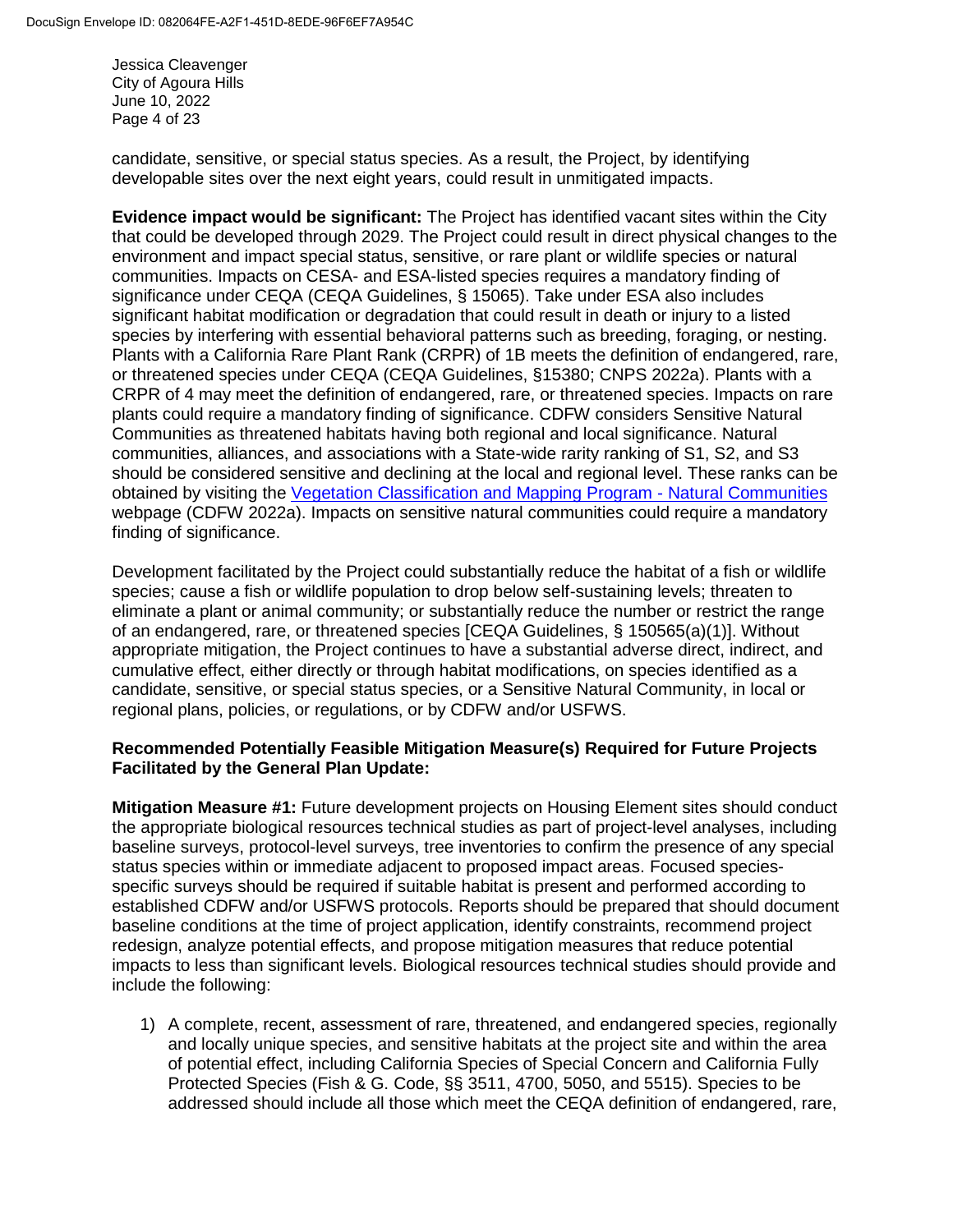Jessica Cleavenger City of Agoura Hills June 10, 2022 Page 5 of 23

> or threatened species (CEQA Guidelines, § 15380). Seasonal variations in use of land around the project site should also be addressed. A nine-quadrangle search of CDFW's [California Natural Diversity Database](https://wildlife.ca.gov/Data/CNDDB) (CNDDB) should be conducted to obtain current information on any previously reported sensitive species and habitat (CDFW 2022b);

- 2) A thorough, recent, floristic-based assessment of special status plants and natural communities following CDFW's Protocols for Surveying and Evaluating Impacts to [Special Status Native Plant Populations and Sensitive Natural Communities](https://nrm.dfg.ca.gov/FileHandler.ashx?DocumentID=18959&inline) (CDFW 2018). Adjoining habitat areas should be included where project construction and activities could lead to direct or indirect impacts off site;
- 3) Floristic, alliance- and/or association-based mapping and vegetation impact assessments conducted at the project site and within the area of potential effect. The [Manual of California Vegetation](http://vegetation.cnps.org/) (MCV), second edition, should be used to inform this mapping and assessment (Sawyer et al. 2009);
- 4) A rare plant assessment using online databases for rare, threatened, and endangered plants, including the California Native Plant Society (CNPS) [Online Inventory of Rare](https://rareplants.cnps.org/)  [and Endangered Plants of California](https://rareplants.cnps.org/) (CNPS 2022b) as well as the Calflora's Information [on Wild California Plants](https://www.calflora.org/) database (Calflora 2022);
- 5) A discussion regarding project-related indirect impacts on biological resources in nearby public lands, open space, adjacent natural habitats, riparian ecosystems, and any designated and/or proposed or existing reserve lands [e.g., preserve lands associated with a Natural Community Conservation Plan (Fish & G. Code, § 2800 et. seq.)]; and,
- 6) Impacts on, and maintenance of, wildlife corridor/movement areas, including access to undisturbed habitats in areas adjacent to the project site.

**Mitigation Measure #2:** If necessary, the project applicants should be required to enter into consultation with, and obtain the appropriate permits from, the USFWS and/or CDFW for unavoidable impacts to special status species and other protected resources. Appropriate permits from the USFWS and/or CDFW should be obtained prior to obtaining a grading permit.

**Mitigation Measure #3:** If a rare plant species or a Sensitive Natural Community is detected, the project applicant should fully avoided impacts. If the project cannot feasibly avoid impacts to rare plants and habitat, or sensitive natural communities, either during project activities or over the life of the project, the project applicant should provide compensatory mitigation for the loss of individual plants and habitat acres, which should include impacts due to fuel modification. Impacts on rare plants or a Sensitive Natural Community due hazard mitigation/remediation should also be mitigated as these impacts would result in permanent loss and perpetual impacts on habitat function and quality. The project applicant should provide compensatory mitigation so that there is no net loss of rare plants and habitat, or sensitive natural communities. Compensatory mitigation should be appropriate for the extent of permanently disturbed habitat. Compensatory mitigation should be higher for impacts on CRPR 1 species, S1 or S2 Sensitive Natural Community, and Sensitive Natural Community with an additional rank of 0.1 or 0.2. Compensatory mitigation should be implemented by a qualified restoration ecologist. A Restoration Plan, at a minimum, should include success criteria and performance standards for measuring the establishment of rare plants and habitat, responsible parties, maintenance techniques and schedule, five-year monitoring and reporting schedule, adaptive management strategies, and contingencies. A Restoration Plan should be submitted to the City prior to any grading or vegetation removal.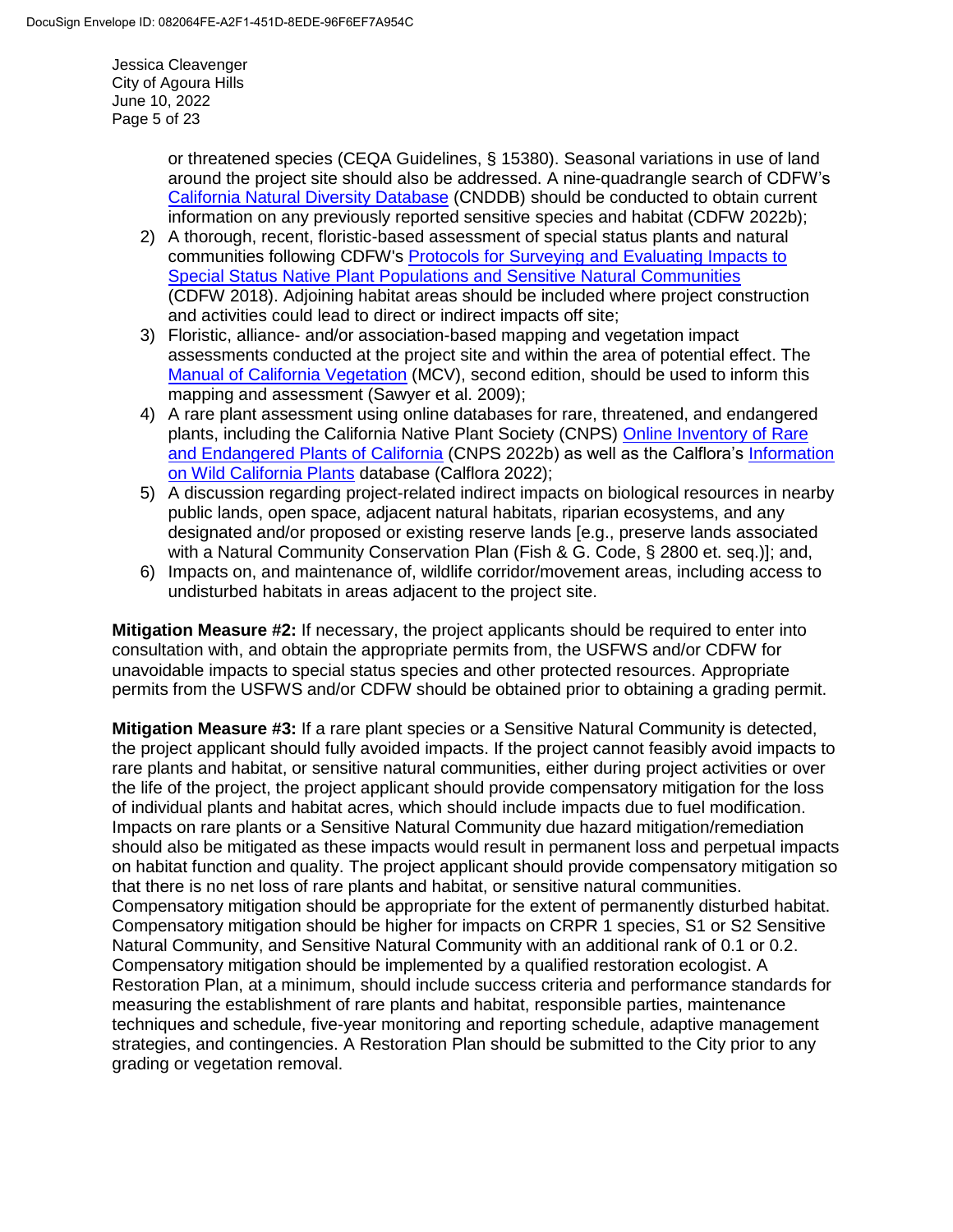Jessica Cleavenger City of Agoura Hills June 10, 2022 Page 6 of 23

**Recommendation #1:** CDFW considers adverse impacts to a species protected by CESA to be significant without mitigation under CEQA. As to CESA, take of any endangered, threatened, candidate species that results from a project is prohibited, except as authorized by State law (Fish & G. Code, §§ 2080, 2085; Cal. Code Regs., tit. 14, § 786.9). Consequently, if a project, project construction, or any project-related activity for the duration of the project will result in take of a species designated as endangered or threatened, or a candidate for listing under CESA, CDFW recommends the project applicant seek appropriate take authorization under CESA prior to implementing or continuing the project. Appropriate authorization from CDFW may include an Incidental Take Permit (ITP) or a Consistency Determination in certain circumstances, among other options [Fish & G. Code, §§ 2080.1, 2081, subds. (b) and (c)]. Early consultation is encouraged, as significant modification to a project and mitigation measures may be required to obtain a CESA Permit. Revisions to the Fish and Game Code, effective January 1998, may require that CDFW issue a separate CEQA document for the issuance of an ITP unless the project's CEQA document addresses all project impacts to CESAlisted species and specifies a mitigation monitoring and reporting program that will meet the requirements of an ITP. For these reasons, biological mitigation monitoring and reporting proposals should be of sufficient detail and resolution to satisfy the requirements for a CESA ITP.

#### **Comment #2: Impacts on Streams and Associated Natural Communities**

**Issue:** Development facilitated by the Project could impact streams and associated natural communities.

**Specific impacts:** Development on the Housing Element sites may result in erosion and earth movement that could impair streams, whether ephemeral, intermittent, or perennial. Development on the Housing Element sites may necessitate streams to be channelized or diverted from their natural course of flow. In addition, vegetation along streams may need to be removed or may be degraded through habitat modification (e.g., loss of water source, encroachment, and edge effects leading to introduction of non-native plants).

**Why impacts would occur:** According to the Supplemental EIR, Madea Creek is located on Site A and Lindero Canyon Creek located on Site B. "Medea Creek also borders the west side of Sites Q and P, and the west and south sides of Site O as a concrete flood control channel." Development on Sites A and B could affect riparian habitat during project construction and operation. Development on these and potentially additional Housing Element sites would result in ground-disturbing activities and vegetation removal. This includes ground-disturbing activities and vegetation removal potentially required for fuel modification and hazard mitigation/remediation. Ground-disturbing activities and vegetation removal could result in erosion. Siltation or runoff downstream could impair streams and herbaceous vegetation. Herbaceous vegetation adjacent to streams protects the physical and ecological integrity of these water features and maintains natural sedimentation processes. Therefore, housing projects that would impact vegetation adjacent to streams, but not the stream itself, could still impact the stream. In addition, housing projects may require streams to be channelized or diverted from their natural course of flow.

The Subsequent EIR concludes that the Project's impact on any riparian habitat or other sensitive natural community is less than significant through implementation of the General Plan's goals and policies and compliance with relevant local, state, and federal regulations. The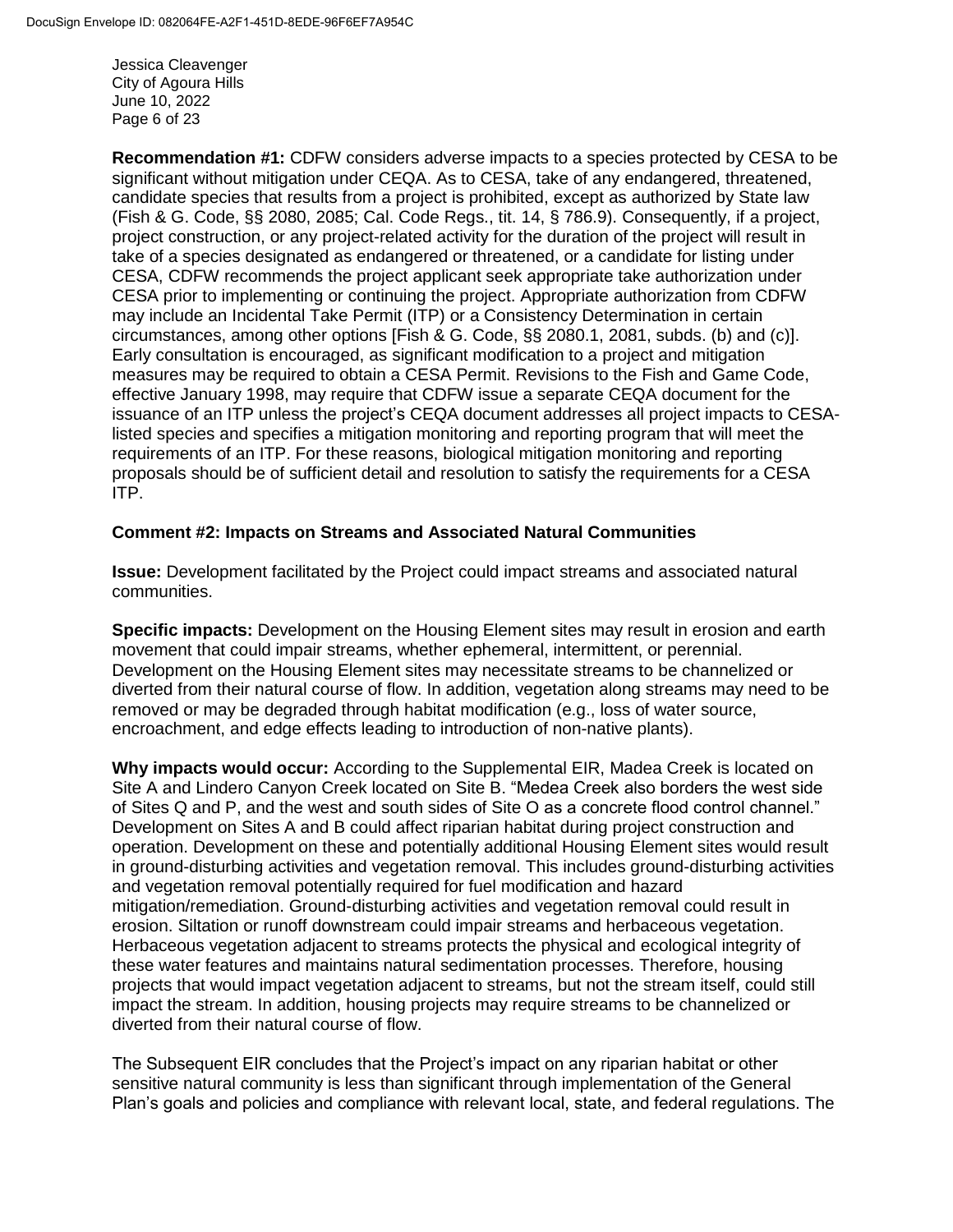Jessica Cleavenger City of Agoura Hills June 10, 2022 Page 7 of 23

 $\overline{\phantom{a}}$ 

General Plan's Natural Resources Elements 1.2, 1.3, 4.1, 4.11, 6.1, 6.4, and 6.8 are goals and policies that do not prescribe, require, or impose specific actions that would substantially mitigate for impacts on streams and associated natural communities. The Subsequent EIR does not require future development facilitated by the Project to undertake any measures to mitigate for impacts on streams and associated natural communities. As a result, the Project, by identifying developable sites over the next eight years, could result in unmitigated impacts.

#### **Evidence impacts would be significant:**

CDFW exercises its regulatory authority as provided by Fish and Game Code section 1600 et seq. to conserve fish and wildlife resources which includes rivers, streams, or lakes and associated natural communities. Fish and Game Code section 1602 requires any person, state or local governmental agency, or public utility to notify CDFW prior to beginning any activity that may do one or more of the following:

- Divert or obstruct the natural flow of any river, stream, or lake<sup>1</sup>;
- Change the bed, channel, or bank of any river, stream, or lake;
- Use material from any river, stream, or lake; or,
- Deposit or dispose of material into any river, stream, or lake.

CDFW requires a Lake and Streambed Alteration (LSA) Agreement when a project activity may substantially adversely affect fish and wildlife resources. The Project may result in significant impacts on streams and associated natural communities if development on Housing Element sites identified by the Project would be in close proximity to these resources. Without appropriate mitigation, the Project continues to have a substantial adverse direct, indirect, and cumulative effect, either directly or through habitat modifications, on fish and wildlife resources, including rivers, streams, or lakes and associated natural communities identified by CDFW.

#### **Recommended Potentially Feasible Mitigation Measure(s) Required for Future Projects Facilitated by the General Plan Update:**

**Mitigation Measure #4:** Project specific analyses should prepare a jurisdictional delineation<sup>2</sup> and impact assessment provided along with the project's biological resources technical studies.

**Mitigation Measure #5:** If any river, stream, or lake are present and may be impacted, the project should be required to avoid impacts by implementing appropriate vegetative buffers and/or setbacks adjoining the stream or wetland feature to reduce impacts of the project on these resources.

**Mitigation Measure #6:** If avoidance is not feasible, the project applicant should be required to notify CDFW pursuant to Fish and Game Code 1602 and obtain an LSA Agreement from CDFW prior to obtaining a grading permit. The project applicant should comply with the mitigation

<sup>&</sup>lt;sup>1</sup> "Any river, stream, or lake" includes those that are dry for periods of time (ephemeral/episodic) as well as those that flow year-round (perennial). This includes ephemeral streams, desert washes, and watercourses with a subsurface flow. It may also apply to work undertaken within the flood plain of a water body.

<sup>&</sup>lt;sup>2</sup> Be advised that some wetland and riparian habitats subject to CDFW's authority may extend beyond the jurisdictional limits of the U.S. Army Corps of Engineers' Section 404 permit and Regional Water Quality Control Board Section 401 Certification.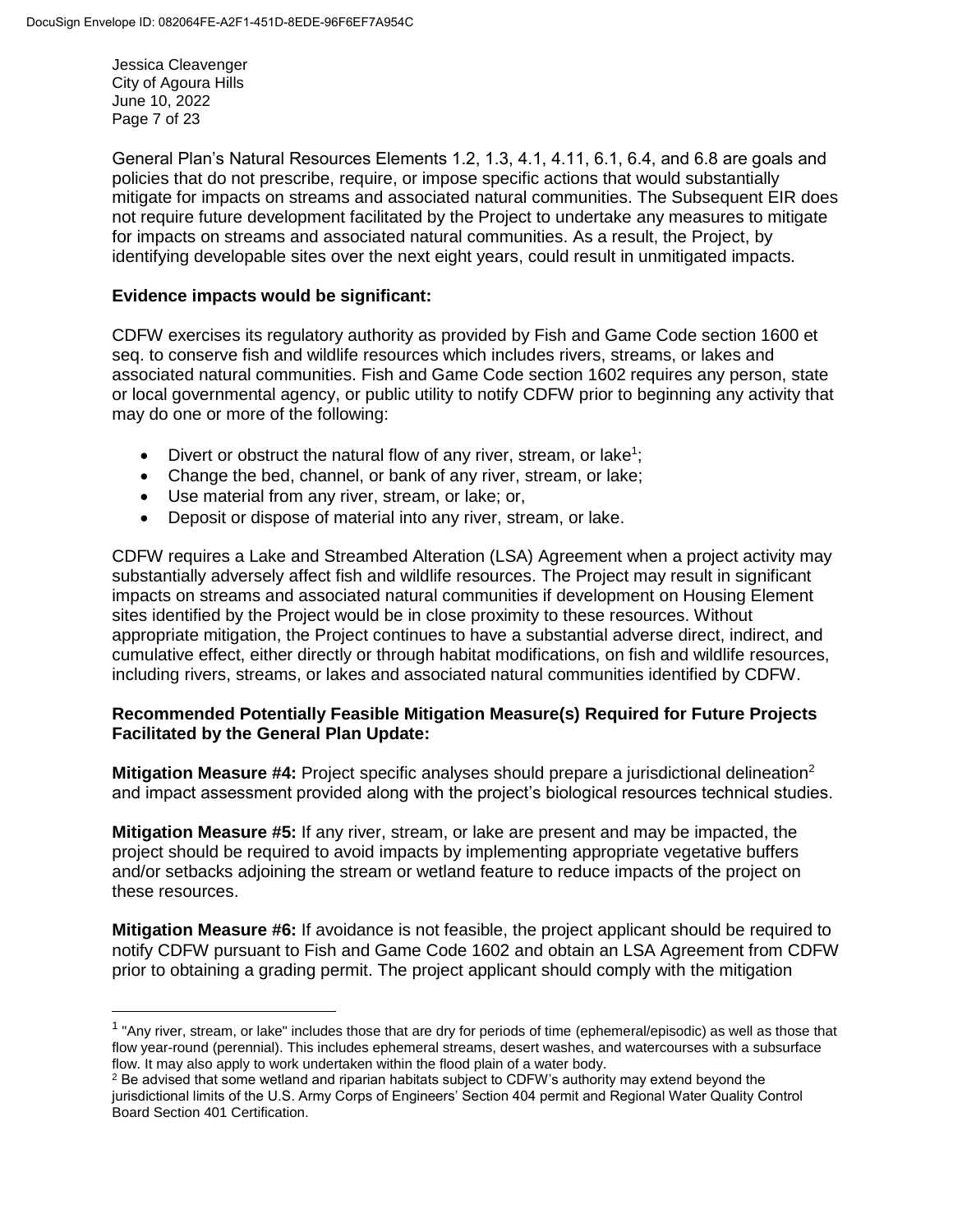Jessica Cleavenger City of Agoura Hills June 10, 2022 Page 8 of 23

measures detailed in a LSA Agreement issued by CDFW. The project applicant should also provide compensatory mitigation at no less than 2:1 for the impacted stream and associated natural community, or at a ratio acceptable to CDFW.

Please visit CDFW's [Lake and Streambed Alteration Program](https://wildlife.ca.gov/Conservation/LSA) webpage for more information (CDFW 2022c).

**Recommendation #2:** CDFW's issuance of an LSA Agreement for a project that is subject to CEQA will require CEQA compliance actions by CDFW as a Responsible Agency. As a Responsible Agency, CDFW may consider the CEQA document from the lead agency/project applicant for the project. To minimize additional requirements by CDFW pursuant to Fish and Game Code section 1600 et seq. and/or under CEQA, a project's CEQA document should fully identify the potential impacts to the stream or riparian resources and provide adequate avoidance, mitigation, monitoring, and reporting commitments for issuance of the LSA Agreement. To compensate for any on- and off-site impacts to aquatic and riparian resources, additional mitigation conditioned in any LSA Agreement may include the following: erosion and pollution control measures; avoidance of resources; protective measures for downstream resources; on- and/or off-site habitat creation; enhancement or restoration; and/or protection and management of mitigation lands in perpetuity.

## **Comment #3: Impacts on Oak Shrublands and Woodlands**

**Issue:** Development facilitated by the Project could impact oak shrublands and woodlands.

**Specific impact:** Development on the Housing Element sites may result in loss of individual oak trees (*Quercus* genus) as well as acres of oak shrublands and woodlands.

**Why impacts would occur:** According to the Subsequent EIR, "Development on Sites A, B, C, E, I, S, D, F, H, M, and R would occur on currently vacant sites. These sites are comprised of mostly open space and are dominated by non‐native annual grassland interspersed with some native species, such as coast live oak, valley oak, scrub oak and elderberry." Development on these and potentially additional Housing Element sites could result in the loss of individual trees and acres of oak shrublands and woodlands. Impacts on oak trees, oak shrublands, and oak woodlands could occur as a result of clearing a project site for development, which includes fuel modification areas surrounding the potential development. Even if individual trees are not removed as part of fuel modification, removal and disturbance of the understory vegetation would result in the complete loss, degradation, or disturbance of a structurally diverse oak shrubland or woodland.

The Subsequent EIR concludes that the Project's impact on oak trees is less than significant through implementation and compliance with the City's Oak Tree Preservation Guidelines and Ordinance, as well as the General Plan's Natural Resources Elements 4.2 and 4.10. The City's Oak Tree Preservation Guidelines and Ordinance applies to individual trees, not the habitat or natural community as a whole. The General Plan's Natural Resources Elements 4.2 and 4.10 do not prescribe, require, or impose specific actions that would substantially mitigate for impacts on a natural community that CDFW considers to be a Sensitive Natural Community. The Subsequent EIR does not require any future development facilitated by the Project to undertake measures to mitigate for impacts on oaks as a natural community. As a result, the Project, by identifying developable sites over the next eight years, could result in unmitigated impacts.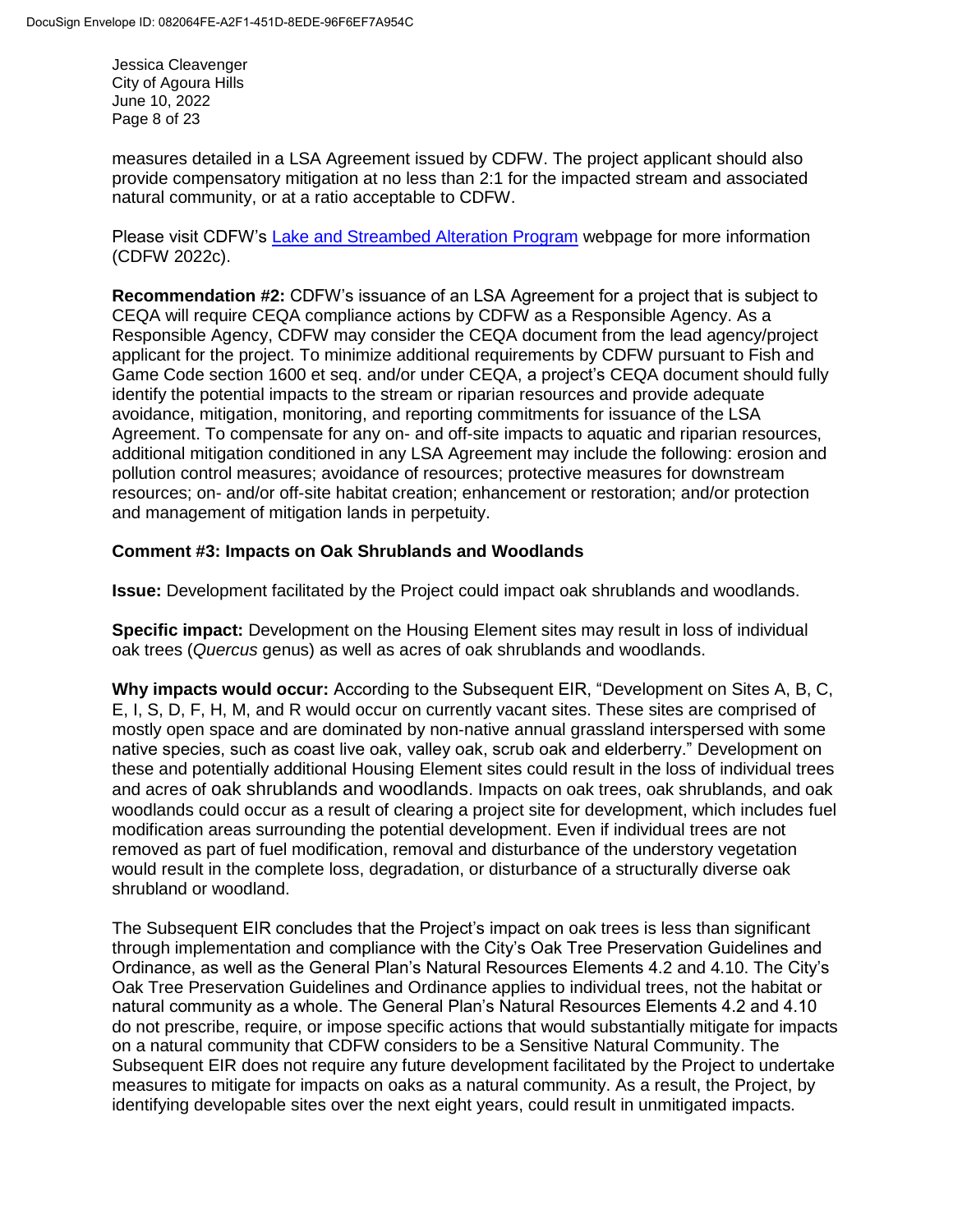Jessica Cleavenger City of Agoura Hills June 10, 2022 Page 9 of 23

Loss of woodlands supporting foraging, nesting, and dispersing wildlife may not be completely mitigated by planting individual trees. Individual trees may not completely replace the loss of viable habitat, understory vegetation, mycorrhizal fungi, and biological functions. Oak leaf litter contains beneficial mycorrhizae, microorganisms, and nutrients. Lastly, there is a longer establishment period for oak trees and higher risk of failure especially during periods of drought, which results in prolonged temporal loss of habitat. The Project, by identifying developable Housing Sites where there are oak shrublands and woodlands, could result in a short-term and long-term reduction in oak shrublands and woodlands available to support biological and ecological functions. Even if replacement oak trees survive transplanting, oak tree saplings could remain small and shrubby for many years. It may take 20 to 40 years, potentially longer under drought conditions, for replacement oak trees to reach maturity and restore the habitat, structure, foliage, and canopy lost. As such, wildlife such as birds may be unable to nest in planted oak trees and shrubs until they mature. This could result in local extirpation of wildlife.

**Evidence impacts would be significant:** Oak woodlands have higher levels of biodiversity than any other terrestrial ecosystem in California. Over 330 species of birds, mammals, reptiles, and amphibians depend on oak woodlands in California at some stage in their life cycle (CalPIF 2002). Oak trees provide nesting and perching habitat for approximately 170 species of birds. Large oak trees in oak woodland habitats are important for cover, nesting sites for cup nesting species and cavity nesting species, as well as caching sites for birds storing acorns (CalPIF 2002). Oak woodlands also serve several important ecological functions important within an ecosystem such as protecting soils from erosion and land sliding, regulating water flow in watersheds, and maintaining water quality in streams and rivers.

CDFW considers oak woodlands to be a sensitive plant community. Oak trees and woodlands are protected by the Oak Woodlands Conservation Act (pursuant under Fish and Game Code sections 1360-1372) and Public Resources Code section 21083.4 due to the historic and ongoing loss of these resources. Moreover, [CDFW's Areas of Conservation Emphasis -](https://wildlife.ca.gov/Data/Analysis/Ace#523731771-significant-habitats) Significant [Habitats](https://wildlife.ca.gov/Data/Analysis/Ace#523731771-significant-habitats) dataset includes oak woodlands as a Terrestrial Significant Habitat based on its priority for conservation and acquisition planning for some counties, local jurisdictions, and the Wildlife Conservation Board (CDFW 2019).

Impacts to a Sensitive Natural Community should be considered significant under CEQA unless impacts are clearly mitigated below a level of significance. Without appropriate mitigation, the Project may result in significant impacts on a Sensitive Natural Community if development facilitated by the Project would remove, encroach into, or disturb (e.g., fuel modification) such resources. Accordingly, the Project continues to have a substantial adverse direct, indirect, and cumulative effect, either directly or through habitat modifications, on a species or natural community identified as a candidate, sensitive, or special status species by CDFW.

#### **Recommended Potentially Feasible Mitigation Measure(s) Required for Future Projects Facilitated by the General Plan Update:**

**Mitigation Measure #7:** Where a development project results in the loss of oak shrublands/woodlands, the Project Applicant should offset the loss by no less than 2:1 of the total acreage of shrublands/woodlands lost. The number of replacement trees and shrublands/woodlands acres should be higher if a project impacts large oak trees; impact an oak shrublands/woodlands supporting rare, sensitive, or special status plants and wildlife;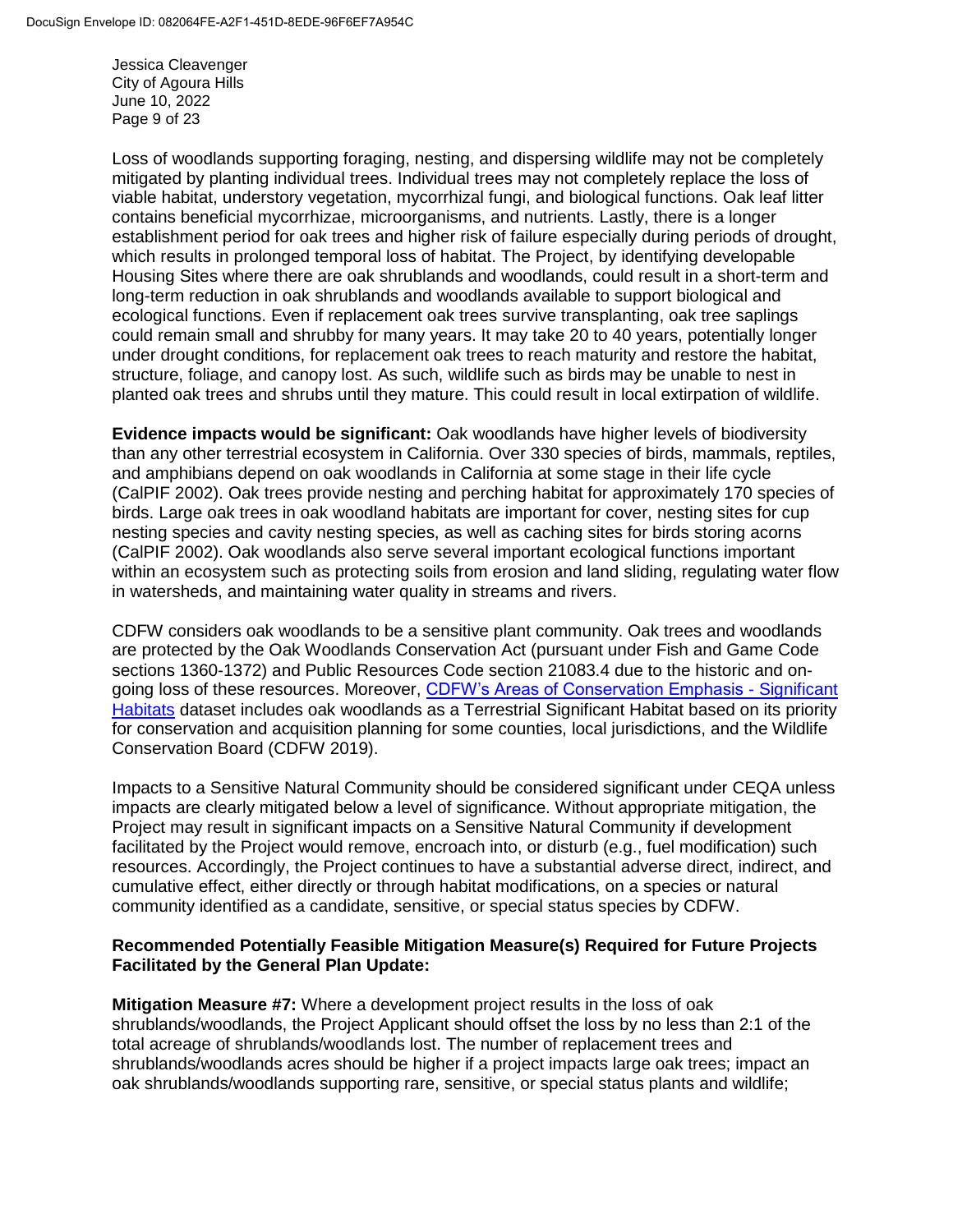Jessica Cleavenger City of Agoura Hills June 10, 2022 Page 10 of 23

impact an oak woodland adjacent to a watercourse; or impact an oak shrublands/woodlands with a State Rarity Ranking of S1, S2, or S3, or additional ranking of 0.1 or 0.2.

**Mitigation Measure #8:** The project should be required to provide an Oak Woodland Restoration Plan prior to obtaining an oak tree permit. Restoration should recreate functioning shrubland and/or woodland of similar composition, structure, and function to natural communities impacted. Mitigation should include restoration of structurally diverse understory vegetation species (i.e., grass, forb, shrub, subshrub, vine) occurring in the impacted natural communities. Acorns and/or seedlings should originate from plants/trees of the same species (i.e., genus, species, subspecies, and variety) as the species impacted. An Oak Woodland Restoration Plan should prescribe the following:

- 1) Species-specific planting methods;
- 2) Planting schedule;
- 3) Measures to control exotic vegetation and protection from herbivory;
- 4) Measurable goals and success criteria for establishing self-sustaining populations (e.g., percent survival rate, absolute cover). Measurable success criteria should be based on site/habitat conditions prior to impact and/or functional local native oak shrublands/woodlands as reference sites;
- 5) Contingency measures if the success criteria is not met;
- 6) Long-term monitoring for at least 10 years, with a minimum of seven years without supplemental irrigation;
- 7) Adaptive management techniques, including replacement plants if necessary; and
- 8) Annual reporting criteria and requirements.

**Mitigation Measure #9:** Where a development project results in the loss of oak woodlands, the Project Applicant should remove oak tree in phases to the maximum extent feasible. A phased removal plan should be provided as a condition of obtaining an oak tree permit. Removing trees in phases minimizes impacts resulting from the temporal loss of oak trees and to provide structurally diverse oak woodlands while any on or off-site site mitigation for impacts to oak woodlands occurs.

## **Comment #4: Impacts on Nesting Birds**

**Issue:** Development facilitated by the Project could impact nesting birds and raptors directly or through habitat loss and modification.

**Specific impacts:** Development on the Housing Sites during the nesting bird season could cause nesting birds to abandon their nests and a decrease in feeding frequency. This could result in loss of fertile eggs and nestlings. In addition, development on the Housing Sites identified by the Project could result in loss of nesting habitat or degrade habitat quality and function in areas adjacent to a project.

**Why impacts would occur:** According to the Subsequent EIR, "Sites G, J, K, L, N, O, P, Q and T are developed with commercial uses and ornamental trees. Development on Sites A, B, C, E, I, S, D, F, H, M, and R would occur on currently vacant sites. These sites are comprised of mostly open space and are dominated by non‐native annual grassland interspersed with some native species, such as coast live oak, valley oak, scrub oak and elderberry." Trees in all developable sites identified by the Project could provide suitable nesting habitat for birds and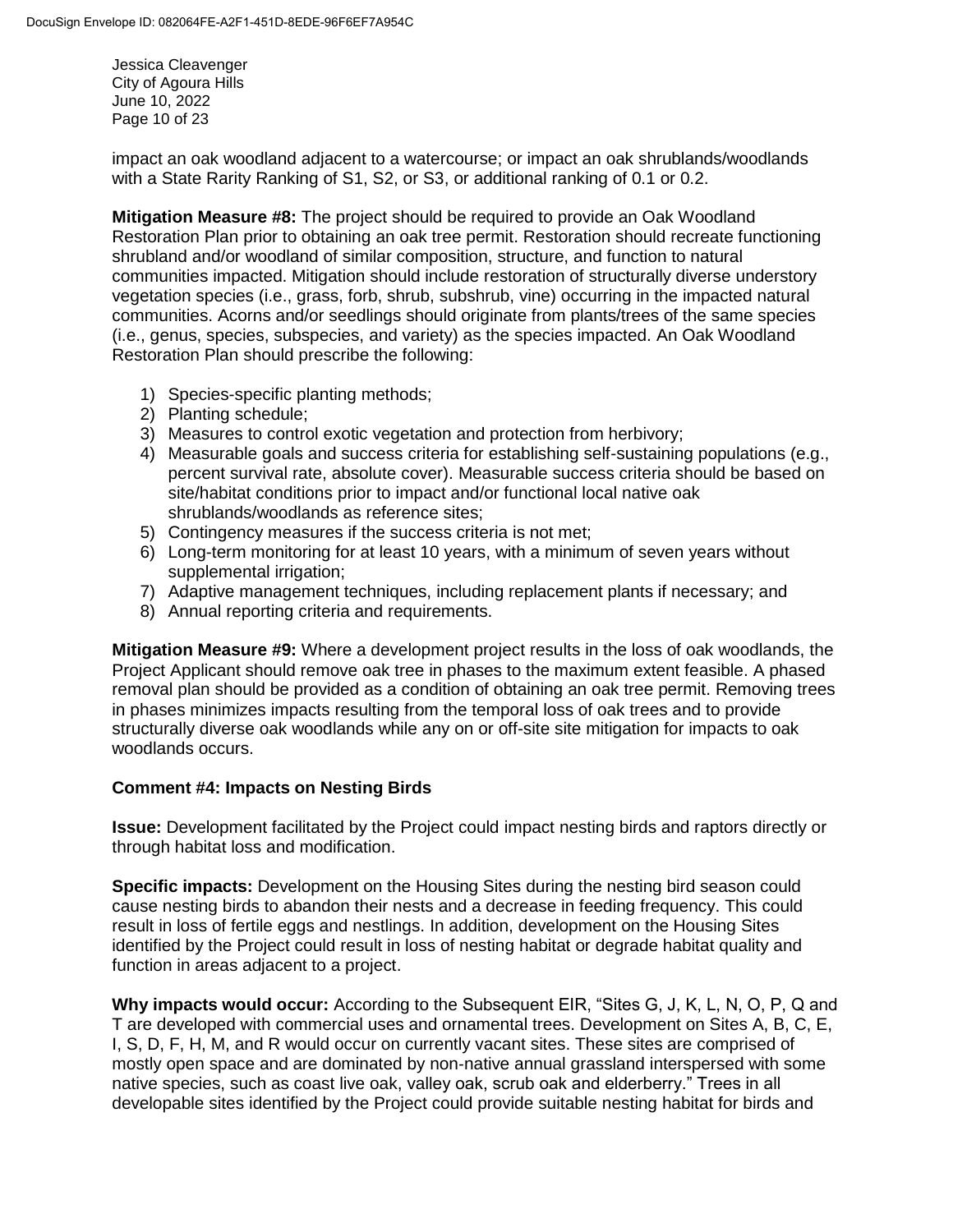Jessica Cleavenger City of Agoura Hills June 10, 2022 Page 11 of 23

raptors. Oak woodlands have higher levels of biodiversity than any other terrestrial ecosystem in California. Over 330 species of birds, mammals, reptiles, and amphibians depend on oak woodlands in California at some stage in their life cycle (CalPIF 2002). Large oak trees in oak woodland habitats are important for cover, nesting sites for cup nesting species and cavity nesting species, as well as caching sites for birds storing acorns (CalPIF 2002). Nesting birds and raptors could be impacted where a development project would occur within or adjacent to suitable habitat. Construction would create elevated levels of noise, human activity, dust, ground vibrations, and vegetation disturbance. These activities occurring near potential nests could cause birds to abandon their nests and a decrease in feeding frequency, both resulting in the loss of fertile eggs or nestlings. Accordingly, nesting birds and raptors would be impacted. In addition, a development project would require grading and vegetation removal within the project site and adjacent areas for fuel modification. Accordingly, development may result in permanent loss of nesting habitat. The quality and function of nesting habitat in areas adjacent to a project site could also be permanently impacted by project-facilitated edge effects such as ambient nighttime lighting and spread of invasive, non-native species.

The Subsequent EIR concludes that the Project's impact on any species identified as a candidate, sensitive, or special status species in local or regional plans, policies, or regulations, or by CDFW and/or USFWS is less than significant through implementation of the General Plan's goals and policies and compliance with relevant local, state, and federal regulations. The General Plan's Natural Resources Elements 1.1 through 1.4, 4.1 through 4.13, 6.1, 6.4, and 6.8 are goals and policies that do not prescribe, require, or impose specific actions that would substantially mitigate for impacts on nesting birds and raptors. The Subsequent EIR does not require any future development facilitated by the Project to undertake mitigation measures to mitigate for impacts on nesting birds and raptors. As a result, the Project, by identifying developable sites over the next eight years, could result in unmitigated impacts.

**Evidence impact would be significant:** Nests of all birds and raptors are protected under State laws and regulations, including Fish and Game Code, sections 3503 and 3503.5. Fish and Game Code section 3503 states, "It is unlawful to take, possess, or needlessly destroy the nest or eggs of any bird." Fish and Game code section 3503.5 prohibits the take, possession, or destruction of birds-of-prey and their nests or eggs. Also, take or possession of migratory nongame birds designated in the Federal Migratory Bird Treaty Act of 1918 is prohibited under Fish and Game Code section 3513. Without appropriate mitigation, development facilitated by the Project could substantially reduce the habitat of a fish or wildlife species; cause a fish or wildlife population to drop below self-sustaining levels; threaten to eliminate a plant or animal community; or substantially reduce the number or restrict the range of an endangered, rare, or threatened species [CEQA Guidelines, § 150565(a)(1)]. Accordingly, the Project continues to have a substantial adverse direct, indirect, and cumulative effect, either directly or through habitat modifications, on species identified as a candidate, sensitive, or special-status species, or a Sensitive Natural Community, in local or regional plans, policies, or regulations, or by CDFW and/or USFWS.

## **Recommended Potentially Feasible Mitigation Measure(s) Required for Future Projects Facilitated by the General Plan Update:**

**Mitigation Measure #10:** Future development projects requiring vegetation disturbance and/or removal, and/or are adjacent to suitable nesting habitat should be required to avoid impacts on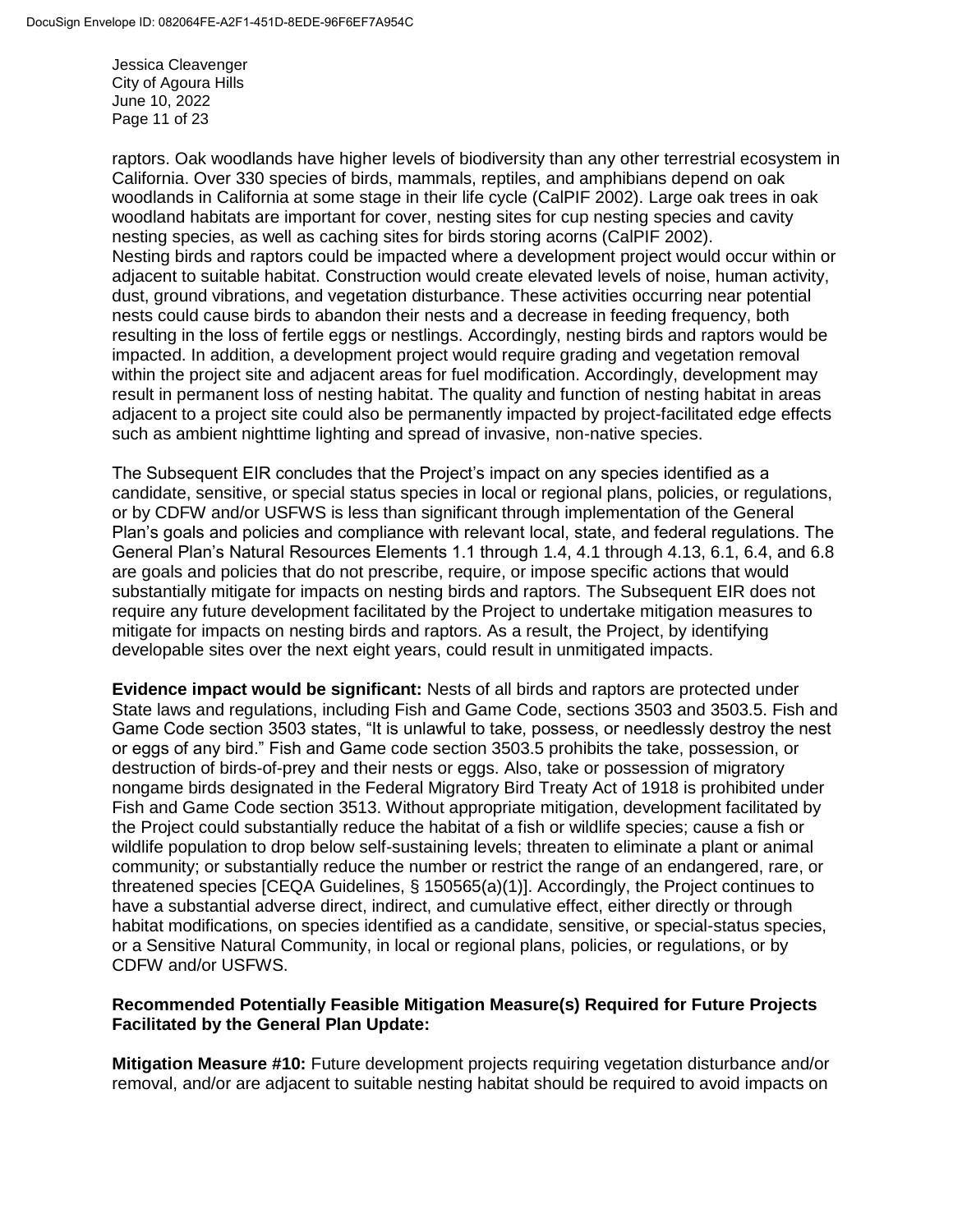Jessica Cleavenger City of Agoura Hills June 10, 2022 Page 12 of 23

nesting birds by conducting all project-related activities between September 1 through January 31, outside of the nesting bird season.

**Mitigation Measure #11:** If construction must occur during the bird nesting season, project applicants should be required to retain a qualified biologist to survey suitable nesting habitat for nesting birds on the project site and within 500 feet from the project site to the extent allowable and accessible. A qualified biologist should conduct a nesting bird survey no more than seven days prior to the beginning of any project-related physical activity, such as vegetation clearance, use, and transport of equipment, mobilization and construction likely to impact birds and raptors. If such project activity ceases for longer than seven days, additional surveys should be conducted prior to re-commencing the activity.

**Mitigation Measure #12:** If such species are identified, a no-disturbance buffer of 300 feet around active perching birds and songbirds should be implemented. A no-disturbance buffer of 500 feet around active non-listed as threatened or endangered raptor nests, and 0.5 mile around active listed birds should be implemented. Buffers should be maintained until the breeding season has ended or until a qualified biologist has determined that the birds have fledged and are no longer reliant upon the nest or parental care for survival.

**Mitigation Measure #13:** Future development projects removing habitat for nesting birds should be required to restore or replace habitat. In-kind habitat should be provided on site if feasible to prevent temporal or permanent habitat loss. Projects should provide replacement habitat for both individual trees and habitat acres.

## **Comment #5: Impacts on Biological Resources Resulting From Projects Approved Ministerially Under the Affordable Housing Overlay**

**Issue:** Development facilitated by the Project that would be approved ministerially under the Affordable Housing Overlay could still result in impacts on biological resources even with the required development standards.

**Specific impacts:** Development on the Housing Sites that would be approved ministerially under the Affordable Housing Overlay may still impact biological resources such as oak trees and riparian resources without adequate replacement or buffer/set back from those resources. Oaks that would be removed but not replaced would result in loss of oak trees and habitat. An insufficient setback from riparian resources may still result in impacts on streams and associate natural communities.

**Why impacts would occur:** According to the Subsequent EIR, projects proposed under the Affordable Housing Overlay would be approved ministerially. These projects would be required to implement six development standards to prevent impacts on biological resources. Two of those standards are:

 "If the project would remove oak trees, not more than 25 percent of the total estimated tree canopy or root structure of all protected oak trees on the project parcel(s) that have a combined total of 1-10 oak trees will be removed. Not more than 35 percent of the total estimated tree canopy or root structure of all protected oak trees on the project parcel(s) that have a combined total of 11 or more oak trees will be removed. Protected oak trees are defined in the City's Oak Tree Ordinance and Guidelines."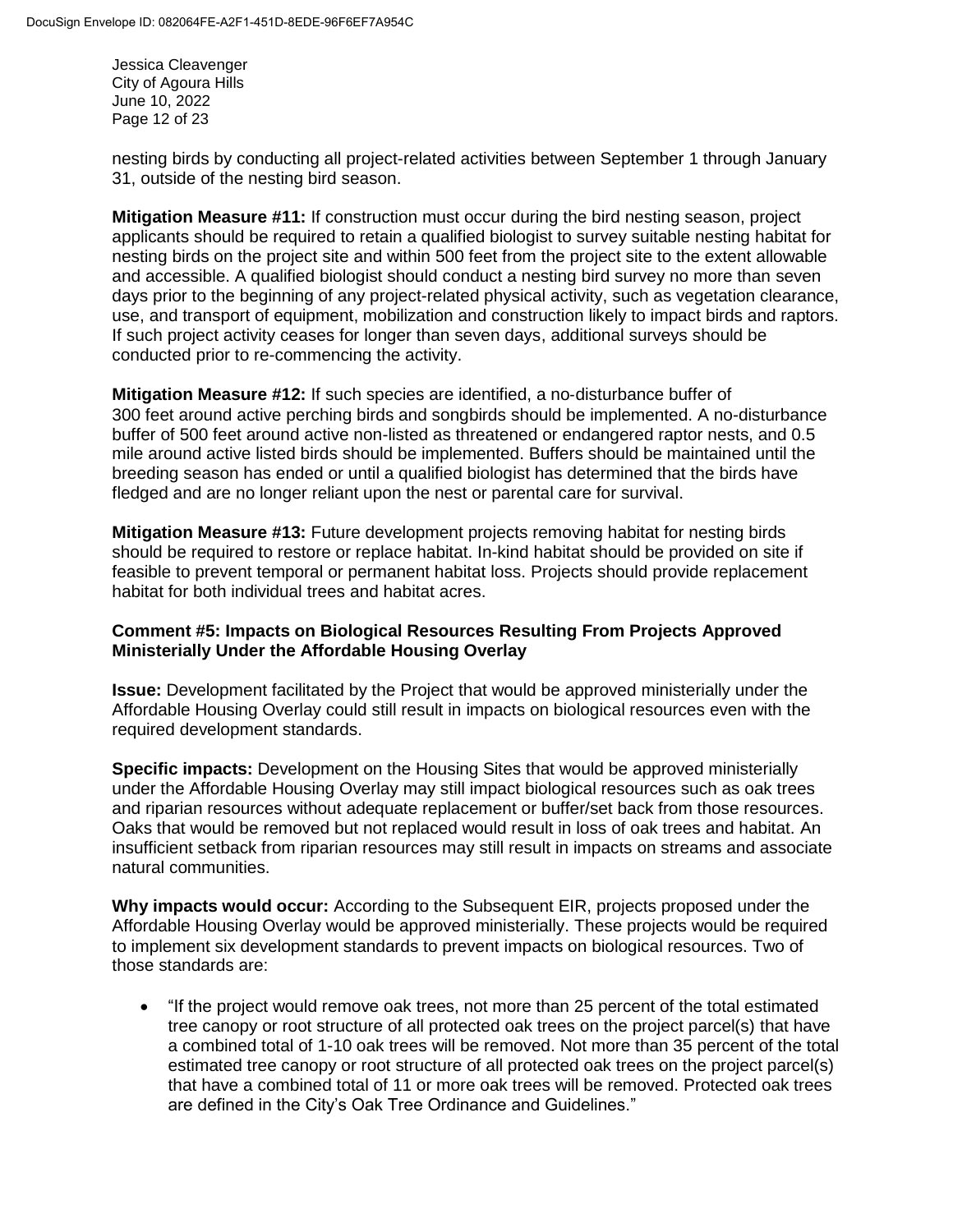Jessica Cleavenger City of Agoura Hills June 10, 2022 Page 13 of 23

> "The project will provide a 50-foot buffer from the edge of any wetland, riparian, or other sensitive natural community identified in a in a local or regional plan, policy or regulation, or by the California Department of Fish and Wildlife (CDFW) or United States Fish and Wildlife Service (USFWS), that will be maintained as natural open space. Only planting of native species and unpaved walking trails will be allowed within the buffer. As permitted by applicable state and federal regulatory agencies, storm drain outlets into creeks and other riparian drainages are allowed that meet City Best Management Practices (BMPs) for storm water and erosion control."

As it is currently written, the development standard for oak trees would permit removal of oak trees but does not explicitly require oak trees to be replaced. Oaks that would be removed but not replaced would result in loss of oak trees and habitat. Regarding the development standard for buffers, a 50-foot buffer may be insufficient to substantially mitigate impacts on any wetland, riparian, or other sensitive natural community. It is unclear how a 50-foot buffer provides sufficient setback to minimize substantial impacts. An insufficient setback from riparian resources may still result in impacts on streams and associated natural communities as a result of edge effects such spread of non-native plants and pests (e.g., Argentine ants), fuel modification, and nighttime lighting. Edge effects can result in habitat type conversion (e.g., native to more non-native species) and reduce plant and wildlife species richness (Mitrovich et al. 2009).

**Evidence impact would be significant:** Projects under the Affordable Housing Overlay that would be approved ministerially may result in significant impacts on streams and associated natural communities if development would be in close proximity to these resources. Without sufficient mitigation, the Project continues to have a substantial adverse direct, indirect, and cumulative effect, either directly or through habitat modifications, on fish and wildlife resources, including rivers, streams, or lakes and associated natural communities identified by CDFW. In addition, ministerially approved projects may result in loss of trees and vegetation in a natural community that CDFW considers to be a Sensitive Natural Community. Without sufficient mitigation, the Project continues to have a substantial adverse direct, indirect, and cumulative effect, either directly or through habitat modifications, on a species or natural community identified as a candidate, sensitive, or special status species by CDFW.

## **Recommended Potentially Feasible Mitigation Measure(s) Required of Future Projects Facilitated by the General Plan Update:**

**Recommendation #3:** The Project's CEQA document should explain how a 50-foot buffer provides sufficient setback to minimize substantial impacts on any wetland, riparian, or other sensitive natural community.

**Recommendation #4:** CDFW recommends the City include a requirement for oak tree and habitat replacement in development standard #2.

## **Additional Recommendations**

**Recommendation #5: Data** - CEQA requires that information developed in environmental impact reports and negative declarations be incorporated into a database [i.e., CNDDB] which may be used to make subsequent or supplemental environmental determinations [Pub.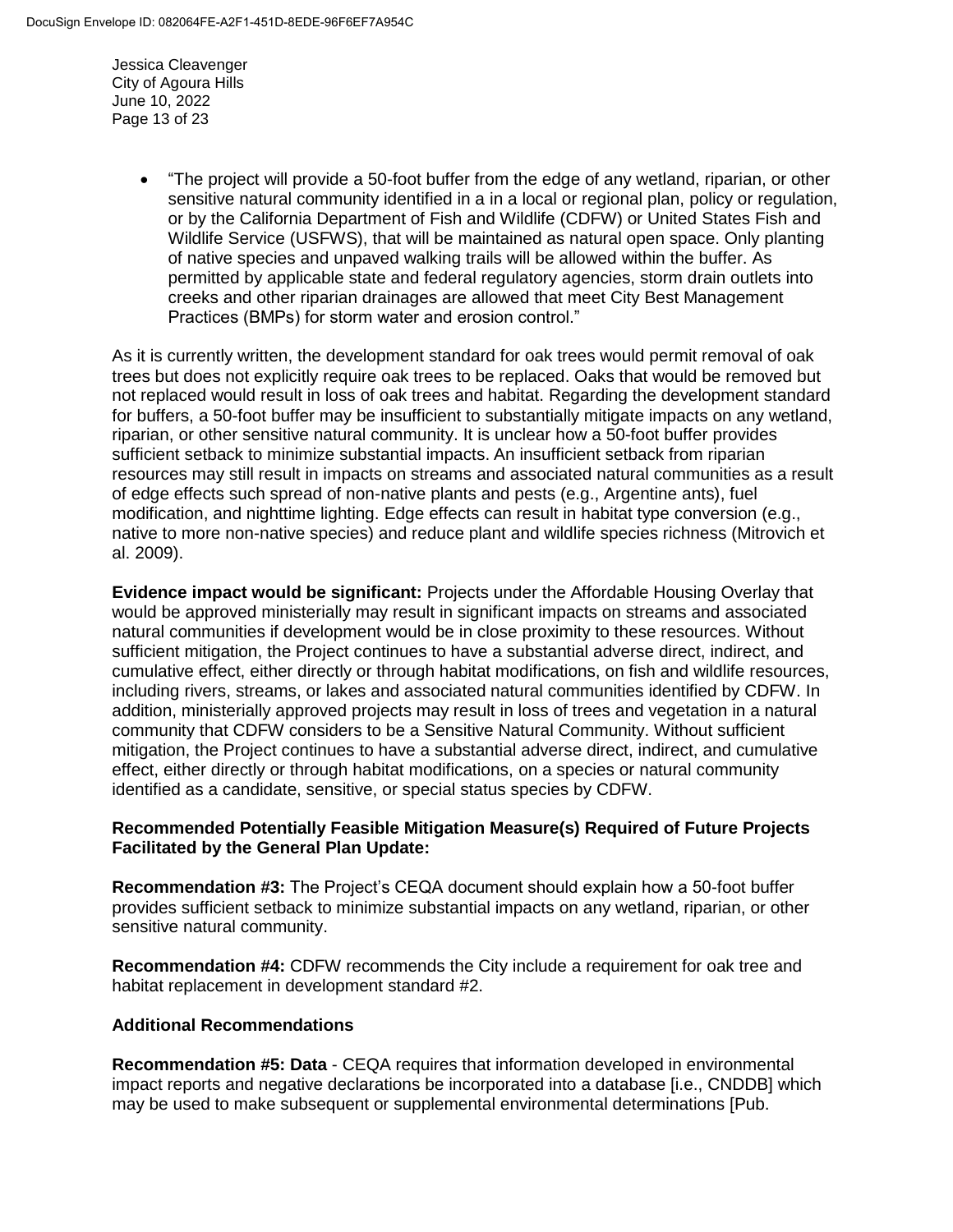Jessica Cleavenger City of Agoura Hills June 10, 2022 Page 14 of 23

Resources Code, § 21003, subd. (e)]. Information on special status species should be submitted to the CNDDB by completing and submitting [CNDDB Field Survey Forms](https://wildlife.ca.gov/Data/CNDDB/Submitting-Data) (CDFW 2022d). Information on special status native plant populations and sensitive natural communities, the [Combined Rapid Assessment and Relevé Form](https://wildlife.ca.gov/Data/VegCAMP/Natural-Communities/Submit) should be completed and submitted to CDFW's Vegetation Classification and Mapping Program (CDFW 2022e).

**Recommendation #6: Mitigation and Monitoring Reporting Plan** - CDFW recommends the City provide Biological Resources Mitigation Measures for the Project and condition the Project's environmental document to include mitigation measures recommended in this letter. CDFW provides comments to assist the City in developing mitigation measures that are specific, detailed (i.e., responsible party, timing, specific actions, location), and clear for a measure to be fully enforceable and implemented successfully via a mitigation monitoring and/or reporting program (CEQA Guidelines, § 15097; Pub. Resources Code, § 21081.6). The City is welcome to coordinate with CDFW to further review and refine the Project's mitigation measures. Per Public Resources Code section 21081.6(a)(1), CDFW has provided the City with a summary of our suggested mitigation measures and recommendations in the form of an attached Draft Mitigation Monitoring and Reporting Plan (MMRP) (Attachment A).

## **Filing Fees**

The Project, as proposed, would have an impact on fish and/or wildlife, and assessment of filing fees is necessary. Fees are payable upon filing of the Notice of Determination by the City of Agoura Hills and serve to help defray the cost of environmental review by CDFW. Payment of the fee is required for the underlying Project approval to be operative, vested, and final (Cal. Code Regs., tit. 14, § 753.5; Fish & G. Code, § 711.4; Pub. Resources Code, § 21089).

## **Conclusion**

We appreciate the opportunity to comment on the Project to assist the City of Agoura Hills in adequately analyzing and minimizing/mitigating impacts to biological resources. CDFW requests an opportunity to review and comment on any response that the City of Agoura Hills has to our comments and to receive notification of any forthcoming hearing date(s) for the Project [CEQA Guidelines, § 15073(e)]. If you have any questions or comments regarding this letter, please contact Ruby Kwan-Davis, Senior Environmental Scientist (Specialist), at [Ruby.Kwan-Davis@wildlife.ca.gov](mailto:Ruby.Kwan-Davis@wildlife.ca.gov) or (562) 619-2230.

Sincerely,

DocuSianed by: bet life

**EDEP SOBALG AGE**<br>For Erinn Wilson-Olgin Environmental Program Manager I South Coast Region

ec: CDFW

Erinn Wilson-Olgin – [Erinn.Wilson-Olgin@wildlife.ca.gov](mailto:Erinn.Wilson-Olgin@wildlife.ca.gov) Victoria Tang – Los Alamitos – [Victoria.Tang@wildlife.ca.gov](mailto:Victoria.Tang@wildlife.ca.gov) Ruby Kwan-Davis – Los Alamitos – [Ruby.Kwan-Davis@wildlife.ca.gov](mailto:Ruby.Kwan-Davis@wildlife.ca.gov) Felicia Silva – Los Alamitos – [Felicia.Silva@wildlife.ca.gov](mailto:Felicia.Silva@wildlife.ca.gov)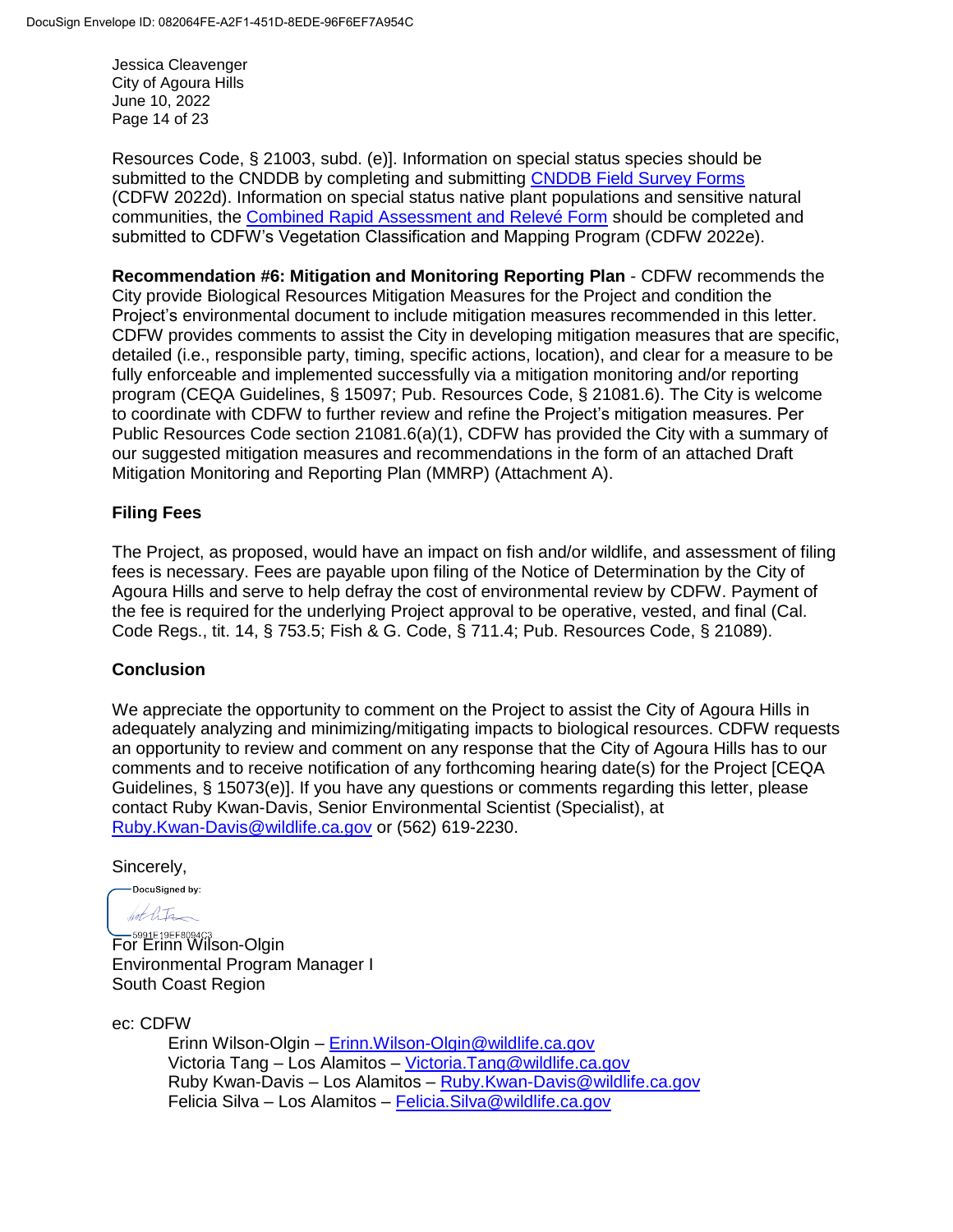Jessica Cleavenger City of Agoura Hills June 10, 2022 Page 15 of 23

> Julisa Portugal – Los Alamitos – [Julisa.Portugal@wildlife.ca.gov](mailto:Julisa.Portugal@wildlife.ca.gov) Cindy Hailey – San Diego – [Cindy.Hailey@wildlife.ca.gov](mailto:Cindy.Hailey@wildlife.ca.gov) CEQA Program Coordinator – Sacramento – [CEQACommentLetters@wildlife.ca.gov](mailto:CEQACommentLetters@wildlife.ca.gov)

State Clearinghouse - [state.clearinghouse@opr.ca.gov](mailto:state.clearinghouse@opr.ca.gov)

#### **References:**

- [CDFWa] California Department of Fish and Wildlife. 2022. Natural Communities. Available from: [https://wildlife.ca.gov/Data/VegCAMP/Natural-Communities.](https://wildlife.ca.gov/Data/VegCAMP/Natural-Communities)
- [CDFWb] California Department of Fish and Wildlife. 2022. California Natural Diversity Database. Available from: [https://wildlife.ca.gov/Data/CNDDB/Maps-and-](https://wildlife.ca.gov/Data/CNDDB/Maps-and-Data#43018408-cnddb-in-bios)[Data#43018408-cnddb-in-bios](https://wildlife.ca.gov/Data/CNDDB/Maps-and-Data#43018408-cnddb-in-bios)
- [CDFWc] California Department of Fish and Wildlife. 2022. Lake and Streambed Alteration Program. Available from: [https://wildlife.ca.gov/Conservation/LSA.](https://wildlife.ca.gov/Conservation/LSA)
- [CDFWd] California Department of Fish and Wildlife. 2022. Submitting Data to the CNDDB. Available from:<https://wildlife.ca.gov/Data/CNDDB/Submitting-Data>
- [CDFWe] California Department of Fish and Wildlife. 2022. Natural Communities Submitting Information. Available from: [https://wildlife.ca.gov/Data/VegCAMP/Natural-](https://wildlife.ca.gov/Data/VegCAMP/Natural-Communities/Submit)[Communities/Submit](https://wildlife.ca.gov/Data/VegCAMP/Natural-Communities/Submit)
- [CDFW] California Department of Fish and Wildlife. 2019. Areas of Conservation Emphasis (ACE), Significant Habitats. Available from:

<https://wildlife.ca.gov/Data/Analysis/Ace#523731771-significant-habitats>

[CDFW] California Department of Fish and Wildlife. 2018. Protocols for Surveying and Evaluating Impacts to Special Status Native Plant Populations and Sensitive Natural Communities. Available from:

```
https://nrm.dfg.ca.gov/FileHandler.ashx?DocumentID=18959
```
- Calflora. 2022. Information on Wild California Plants. Available from:<https://www.calflora.org/>
- [CNPSa] California Native Plant Society. 2022. CNPS Rare Plant Ranks. Available from: <https://www.cnps.org/rare-plants/cnps-rare-plant-ranks>
- [CNPSb] California Native Plant Society, Rare Plant Program. 2022. Inventory of Rare and Endangered Plants of California (online edition, v9-01 1.0). Available from: [https://www.rareplants.cnps.org](https://www.rareplants.cnps.org/)
- [CalPIF] California Partners in Flight. 2002. Version 2.0. The oak woodland bird conservation plan: a strategy for protecting and managing oak woodland habitats and associated birds in California (S. Zack, lead author). Point Reyes Bird Observatory, Stinson Beach, CA. Available from: <http://www.prbo.org/calpif/plans.html>
- Mitrovich, M.J., Matsuda, T., Pease, K.H., and R.N. Fisher. (2009). Ants as a Measure of Effectiveness of Habitat Conservation Planning in Southern California. Conservation Biology *24(5)*: 1239-1248.
- Sawyer, J. O., Keeler-Wolf, T., and Evens J.M. 2009. A Manual of California Vegetation, 2nd ed. ISBN 978-0-943460-49-9.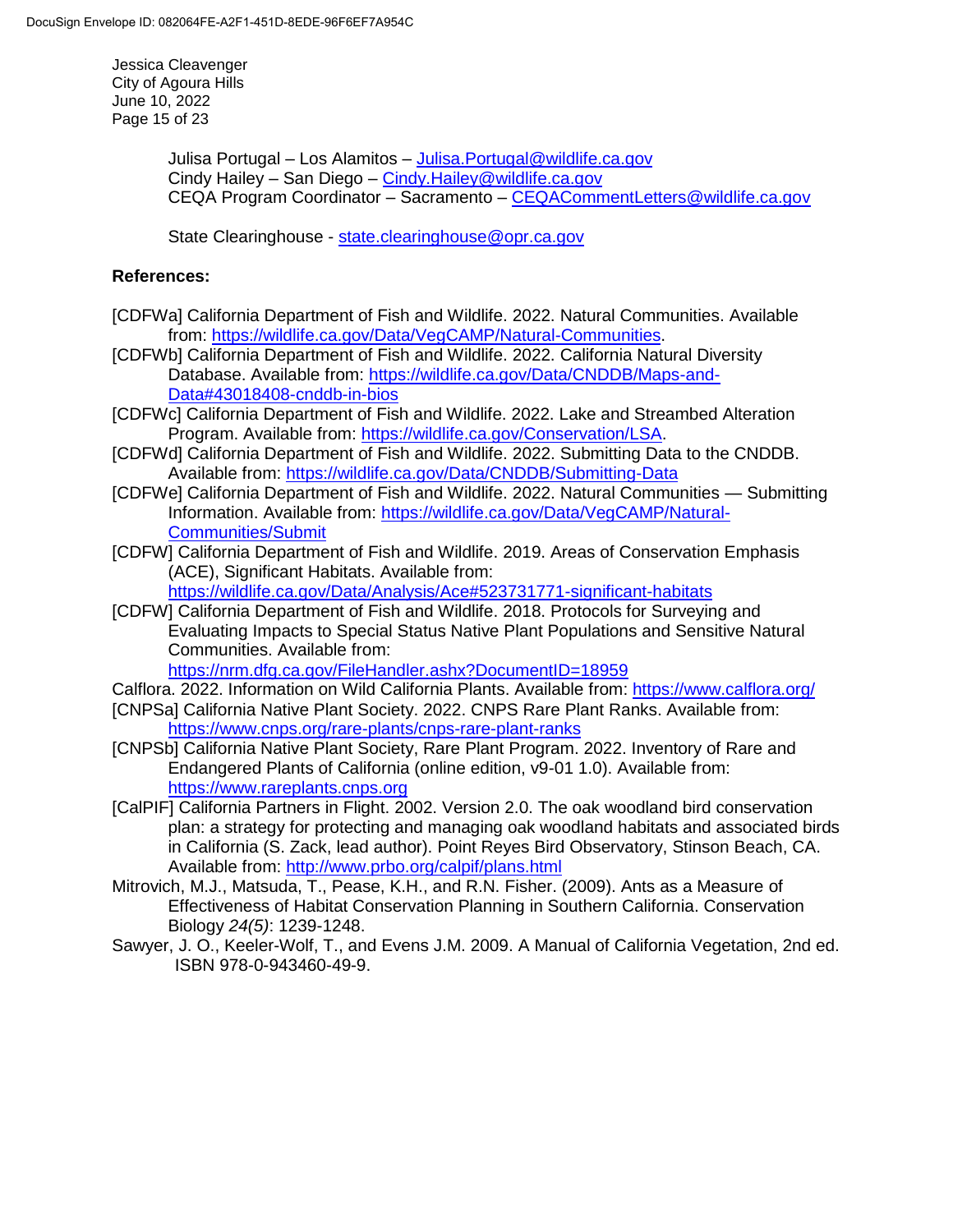State of California – Natural Resources Agency *GAVIN NEWSOM*, *Governor* DEPARTMENT OF FISH AND WILDLIFE *CHARLTON H. BONHAM, Director* South Coast Region 3883 Ruffin Road San Diego, CA 92123 (858) 467-4201 [www.wildlife.ca.gov](http://www.wildlife.ca.gov/)



# **Attachment A: Draft Mitigation and Monitoring Reporting Plan**

| <b>Biological Resources (BIO)</b>                                                               |                                                                                                                                                                                                                                                                                                                                                                                                                                                                                                                                                                                                                                                                                                                                                                                                                                                                                  |                                                                                                                  |                                                                                                       |
|-------------------------------------------------------------------------------------------------|----------------------------------------------------------------------------------------------------------------------------------------------------------------------------------------------------------------------------------------------------------------------------------------------------------------------------------------------------------------------------------------------------------------------------------------------------------------------------------------------------------------------------------------------------------------------------------------------------------------------------------------------------------------------------------------------------------------------------------------------------------------------------------------------------------------------------------------------------------------------------------|------------------------------------------------------------------------------------------------------------------|-------------------------------------------------------------------------------------------------------|
|                                                                                                 | Mitigation Measure (MM) or Recommendation (REC)                                                                                                                                                                                                                                                                                                                                                                                                                                                                                                                                                                                                                                                                                                                                                                                                                                  | <b>Timing</b>                                                                                                    | <b>Responsible</b><br>Party                                                                           |
| <b>REC-1-</b><br>California<br><b>Endangered</b><br><b>Species Act</b><br>take<br>authorization | If a project, project construction, or any project-related activity for<br>the duration of the project will result in take of a species<br>designated as endangered or threatened, or a candidate for listing<br>under CESA, the project applicant should seek appropriate take<br>authorization under CESA prior to implementing or continuing the<br>project. Early consultation is encouraged, as significant<br>modification to a project and mitigation measures may be required<br>to obtain a CESA Permit. The project's CEQA document should<br>address all project impacts to CESA-listed species and specifies a<br>mitigation monitoring and reporting program that will meet the<br>requirements of an ITP. Biological mitigation monitoring and<br>reporting proposals should be of sufficient detail and resolution to<br>satisfy the requirements for a CESA ITP. | Prior to<br>implementing/<br>continuing the<br>project                                                           | Applicants of<br>development on<br><b>Housing Element</b><br>sites                                    |
| <b>REC-2-Lake and</b><br><b>Streambed</b><br><b>Alteration (LSA)</b><br><b>Agreement</b>        | To minimize additional requirements by CDFW pursuant to Fish<br>and Game Code section 1600 et seq. and/or under CEQA, a<br>project's CEQA document should fully identify the potential impacts<br>to the stream or riparian resources and provide adequate<br>avoidance, mitigation, monitoring, and reporting commitments for<br>issuance of an LSA Agreement.                                                                                                                                                                                                                                                                                                                                                                                                                                                                                                                  | Prior to<br>finalizing the<br>Project's<br><b>CEQA</b><br>document/<br>project-level<br><b>CEQA</b><br>documents | City of Agoura<br>Hills (City)/<br>Applicants of<br>development on<br><b>Housing Element</b><br>sites |
| <b>REC-3-Potential</b><br>Impacts on<br>Streams-50-foot<br>buffer                               | The Project's CEQA document should explain how a 50-foot buffer<br>provides sufficient setback to minimize substantial impacts on any<br>wetland, riparian, or other sensitive natural community.                                                                                                                                                                                                                                                                                                                                                                                                                                                                                                                                                                                                                                                                                | Prior to<br>finalizing the<br>Project's                                                                          | City                                                                                                  |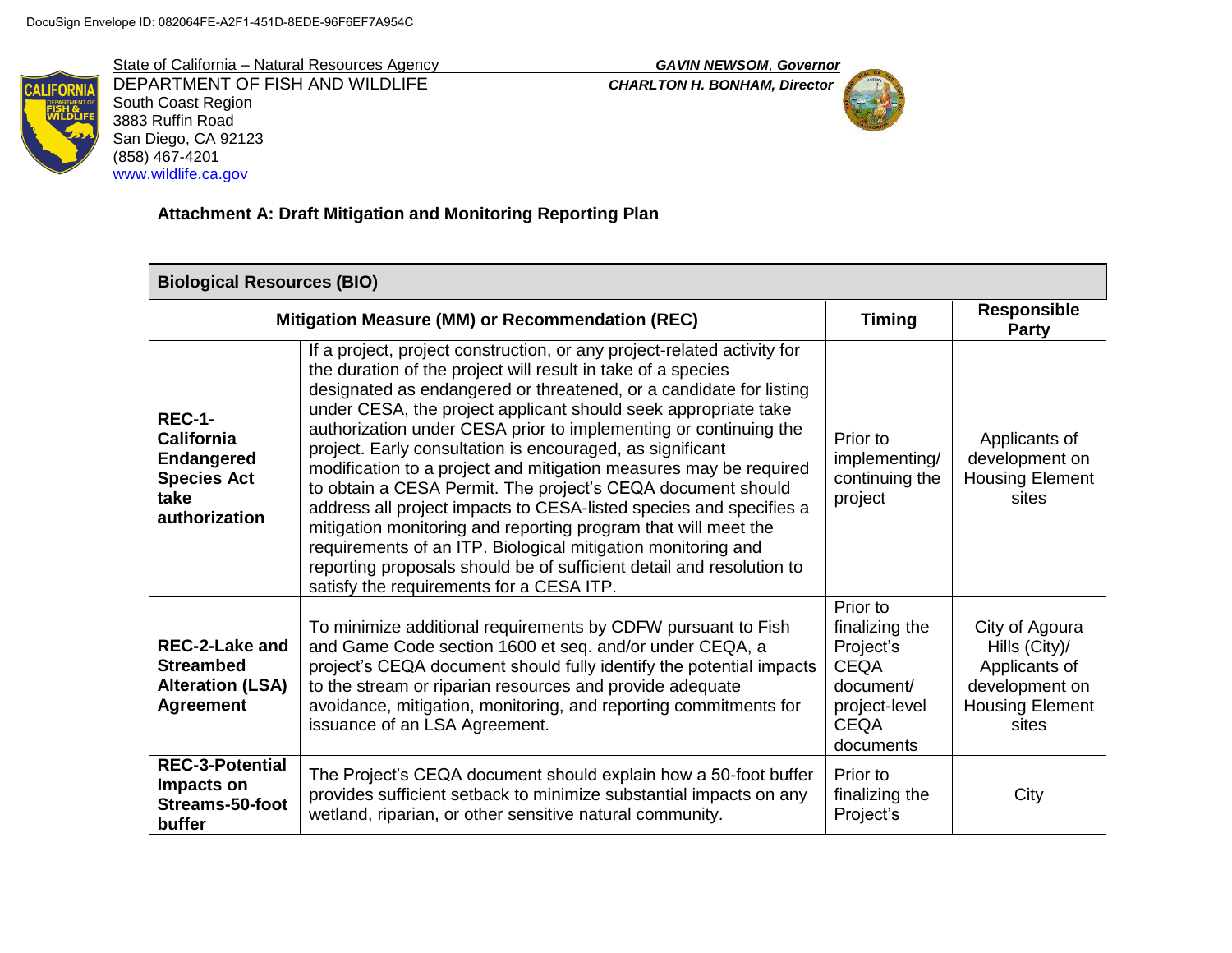Jessica Cleavenger City of Agoura Hills June 10, 2022 Page 17 of 23

|                                                                                                                                          |                                                                                                                                                                                                                                                                                                                                                                                                                                                                                                                                                                                                                                                                                                                                                                                                                                                                                                                                                                           | <b>CEQA</b><br>document                                              |                                                                    |
|------------------------------------------------------------------------------------------------------------------------------------------|---------------------------------------------------------------------------------------------------------------------------------------------------------------------------------------------------------------------------------------------------------------------------------------------------------------------------------------------------------------------------------------------------------------------------------------------------------------------------------------------------------------------------------------------------------------------------------------------------------------------------------------------------------------------------------------------------------------------------------------------------------------------------------------------------------------------------------------------------------------------------------------------------------------------------------------------------------------------------|----------------------------------------------------------------------|--------------------------------------------------------------------|
| <b>REC-4-</b><br><b>Ministerial</b><br>Projects-Oak<br><b>Tree</b><br>Replacement                                                        | The City should include a requirement for oak tree and habitat<br>replacement in development standard #2.                                                                                                                                                                                                                                                                                                                                                                                                                                                                                                                                                                                                                                                                                                                                                                                                                                                                 | Prior to<br>finalizing the<br>Project's<br><b>CEQA</b><br>document   | City                                                               |
| <b>REC-5-</b><br><b>Submitting Data</b><br>for Sensitive<br>and Special<br><b>Status Species</b><br>and Natural<br><b>Communities</b>    | Information on special status species should be submitted to the<br>CNDDB by completing and submitting CNDDB Field Survey<br>Forms. Information on special status native plant populations and<br>sensitive natural communities, the Combined Rapid Assessment<br>and Relevé Form should be completed and submitted to CDFW's<br>Vegetation Classification and Mapping Program.                                                                                                                                                                                                                                                                                                                                                                                                                                                                                                                                                                                           | Prior to<br>finalizing<br>future project-<br>level CEQA<br>documents | Applicants of<br>development on<br><b>Housing Element</b><br>sites |
| <b>REC-6-</b><br><b>Mitigation and</b><br><b>Monitoring</b><br><b>Reporting Plan</b>                                                     | The City should provide Biological Resources Mitigation Measures<br>for the Project and condition the environmental document to<br>include mitigation measures recommended in this letter.                                                                                                                                                                                                                                                                                                                                                                                                                                                                                                                                                                                                                                                                                                                                                                                | Prior to<br>finalizing the<br>Project's<br><b>CEQA</b><br>document   | City                                                               |
| MM-BIO-1<br>Impacts on<br><b>Biological</b><br>Resources-<br><b>Biological</b><br><b>Resources</b><br><b>Technical</b><br><b>Studies</b> | Future development projects on Housing Element sites shall<br>conduct the appropriate biological resources technical studies as<br>part of project-level analyses, including baseline surveys, protocol-<br>level surveys, tree inventories to confirm the presence of any<br>special status species within or immediate adjacent to proposed<br>impact areas. Focused species-specific surveys shall be required if<br>suitable habitat is present and performed according to established<br>CDFW and/or USFWS protocols. Reports shall be prepared that<br>shall document baseline conditions at the time of project<br>application, identify constraints, recommend project redesign,<br>analyze potential effects, and propose mitigation measures that<br>reduce potential impacts to less than significant levels. Biological<br>resources technical studies shall provide and include the following:<br>1) A complete, recent, assessment of rare, threatened, and | Preparation of<br>project-<br>specific<br><b>CEQA</b><br>document    | Applicants of<br>development on<br><b>Housing Element</b><br>sites |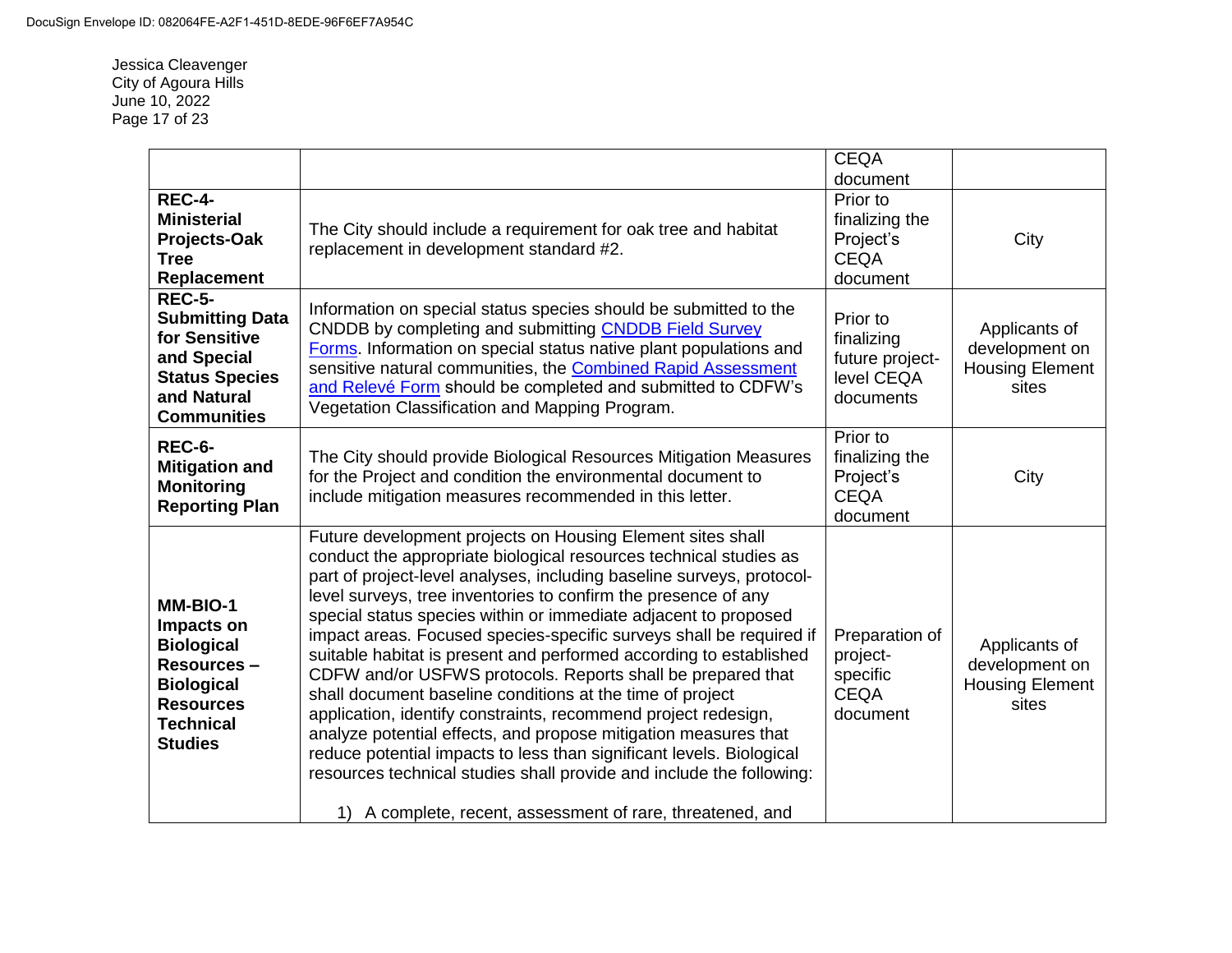Jessica Cleavenger City of Agoura Hills June 10, 2022 Page 18 of 23

| endangered species, regionally and locally unique species,       |  |
|------------------------------------------------------------------|--|
| and sensitive habitats at the project site and within the area   |  |
| of potential effect, including California Species of Special     |  |
| Concern and California Fully Protected Species. Species to       |  |
| be addressed shall include all those which meet the CEQA         |  |
| definition of endangered, rare, or threatened species.           |  |
| Seasonal variations in use of land around the project site       |  |
| shall also be addressed. A nine-quadrangle search of             |  |
| <b>CDFW's California Natural Diversity Database (CNDDB)</b>      |  |
| shall be conducted to obtain current information on any          |  |
| previously reported sensitive species and habitat;               |  |
| 2) A thorough, recent, floristic-based assessment of special     |  |
| status plants and natural communities following CDFW's           |  |
| <b>Protocols for Surveying and Evaluating Impacts to Special</b> |  |
| <b>Status Native Plant Populations and Sensitive Natural</b>     |  |
| <b>Communities</b> . Adjoining habitat areas shall be included   |  |
| where project construction and activities could lead to direct   |  |
| or indirect impacts off site;                                    |  |
| 3) Floristic, alliance- and/or association-based mapping and     |  |
| vegetation impact assessments conducted at the project           |  |
| site and within the area of potential effect. The Manual of      |  |
| California Vegetation (MCV), second edition, shall be used       |  |
| to inform this mapping and assessment;                           |  |
| 4) A rare plant assessment using online databases for rare,      |  |
| threatened, and endangered plants, including the California      |  |
| Native Plant Society (CNPS) Online Inventory of Rare and         |  |
| <b>Endangered Plants of California as well as the Calflora's</b> |  |
| Information on Wild California Plants database;                  |  |
| 5) A discussion regarding project-related indirect impacts on    |  |
| biological resources in nearby public lands, open space,         |  |
| adjacent natural habitats, riparian ecosystems, and any          |  |
| designated and/or proposed or existing reserve lands [e.g.,      |  |
| preserve lands associated with a Natural Community               |  |
| Conservation Plan; and,                                          |  |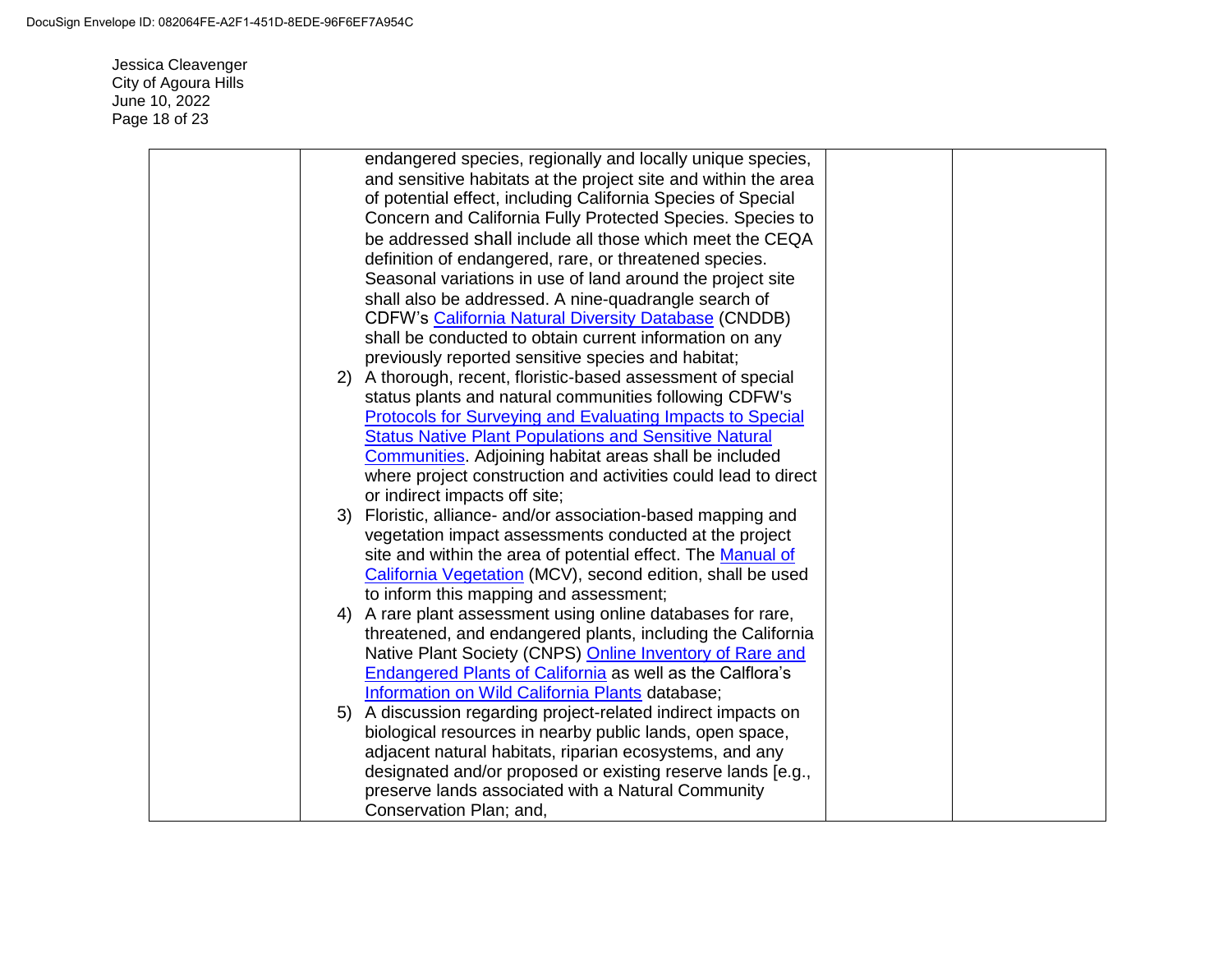Jessica Cleavenger City of Agoura Hills June 10, 2022 Page 19 of 23

|                                                                                                                                                           | Impacts on, and maintenance of, wildlife corridor/movement<br>6)<br>areas, including access to undisturbed habitats in areas<br>adjacent to the project site.                                                                                                                                                                                                                                                                                                                                                                                                                                                                                                                                                                                                                                                                                                                                                                                                                                                                                                                                                                                                                                                                                                                                                                                                                                                                                                                          |                                                                                                                |                                                                    |
|-----------------------------------------------------------------------------------------------------------------------------------------------------------|----------------------------------------------------------------------------------------------------------------------------------------------------------------------------------------------------------------------------------------------------------------------------------------------------------------------------------------------------------------------------------------------------------------------------------------------------------------------------------------------------------------------------------------------------------------------------------------------------------------------------------------------------------------------------------------------------------------------------------------------------------------------------------------------------------------------------------------------------------------------------------------------------------------------------------------------------------------------------------------------------------------------------------------------------------------------------------------------------------------------------------------------------------------------------------------------------------------------------------------------------------------------------------------------------------------------------------------------------------------------------------------------------------------------------------------------------------------------------------------|----------------------------------------------------------------------------------------------------------------|--------------------------------------------------------------------|
| MM-BIO-2<br>Impacts on<br><b>Biological</b><br>Resources-<br><b>Take of Listed</b><br><b>Species</b>                                                      | If necessary, the project applicants shall be required to enter into<br>consultation with, and obtain the appropriate permits from, the<br>USFWS and/or CDFW for unavoidable impacts to special status<br>species and other protected resources. Appropriate permits from<br>the USFWS and/or CDFW shall be obtained prior to obtaining a<br>grading permit.                                                                                                                                                                                                                                                                                                                                                                                                                                                                                                                                                                                                                                                                                                                                                                                                                                                                                                                                                                                                                                                                                                                           | Prior to<br>issuance of<br>grading permit                                                                      | Applicants of<br>development on<br><b>Housing Element</b><br>sites |
| MM-BIO-3<br>Impacts on<br><b>Biological</b><br><b>Resources -</b><br><b>Rare Plants &amp;</b><br><b>Sensitive</b><br><b>Natural</b><br><b>Communities</b> | If a rare plant species or a Sensitive Natural Community is<br>detected, the project applicant shall fully avoided impacts. If the<br>project cannot feasibly avoid impacts to rare plants and habitat, or<br>sensitive natural communities, either during project activities or<br>over the life of the project, the project applicant shall provide<br>compensatory mitigation for the loss of individual plants and<br>habitat acres, which shall include impacts due to fuel modification.<br>The project applicant shall provide compensatory mitigation so that<br>there is no net loss of rare plants and habitat, or sensitive natural<br>communities. Compensatory mitigation shall be appropriate for the<br>extent of permanently disturbed habitat. Compensatory mitigation<br>shall be higher for impacts on CRPR 1 species, S1 or S2 Sensitive<br>Natural Community, and Sensitive Natural Community with an<br>additional rank of 0.1 or 0.2.<br>Compensatory mitigation shall be implemented by a qualified<br>restoration ecologist. A Restoration Plan, at a minimum, shall<br>include success criteria and performance standards for measuring<br>the establishment of rare plants and habitat, responsible parties,<br>maintenance techniques and schedule, five-year monitoring and<br>reporting schedule, adaptive management strategies, and<br>contingencies. A Restoration Plan shall be submitted to the City<br>prior to any grading or vegetation removal. | A Restoration<br>Plan shall be<br>submitted to<br>the City prior<br>to any grading<br>or vegetation<br>removal | Applicants of<br>development on<br><b>Housing Element</b><br>sites |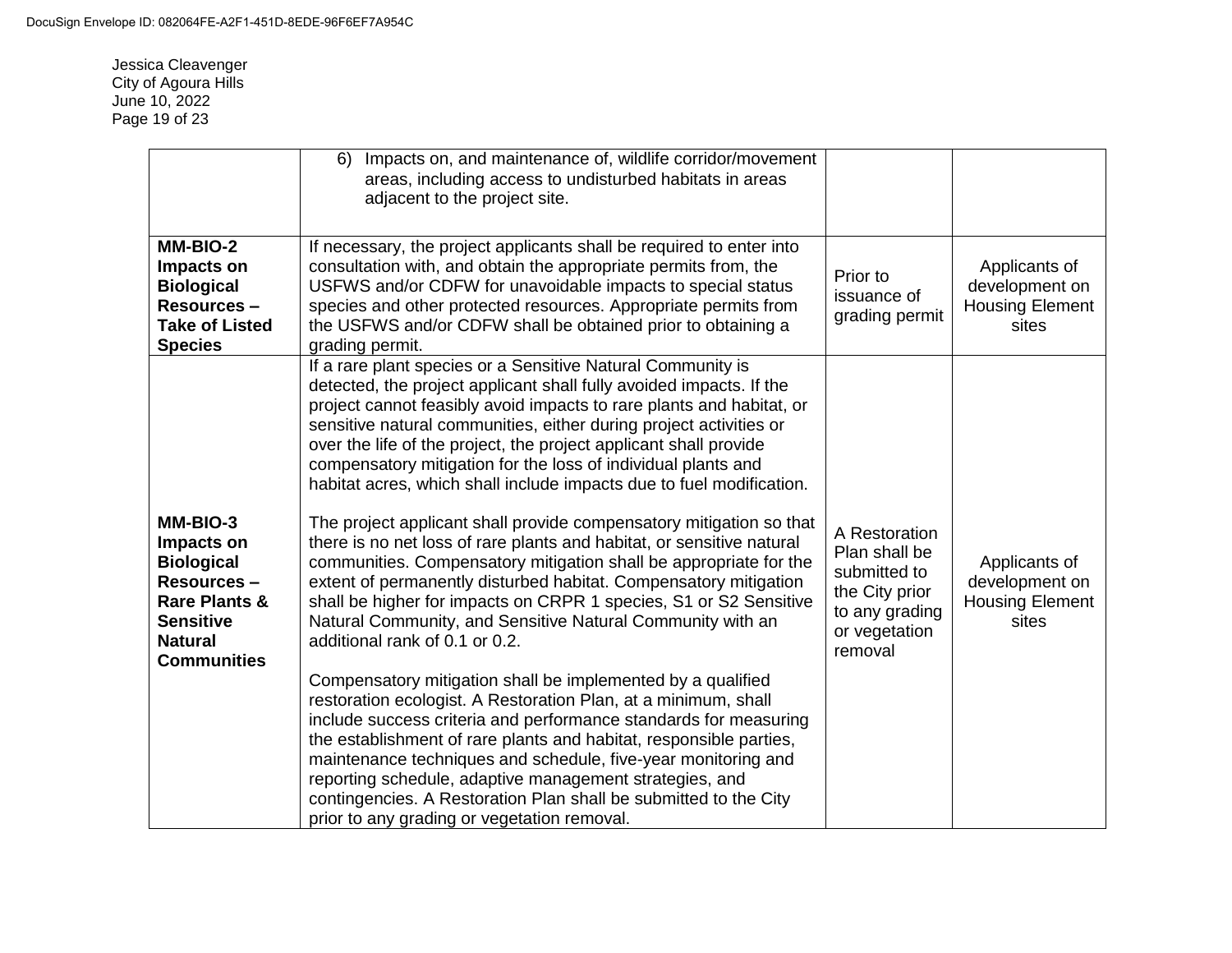Jessica Cleavenger City of Agoura Hills June 10, 2022 Page 20 of 23

| MM-BIO-4<br>Impacts on<br><b>Streams and</b><br><b>Associated</b><br><b>Natural</b><br>Communities -<br><b>Jurisdictional</b><br><b>Delineation</b> | Project specific analyses shall prepare a jurisdictional delineation<br>and impact assessment provided along with the project's biological<br>resources technical studies.                                                                                                                                                                                                                                                                                                                                                                                                                                                    | Preparation of<br>project-<br>specific<br><b>CEQA</b><br>document                   | Applicants of<br>development on<br><b>Housing Element</b><br>sites |
|-----------------------------------------------------------------------------------------------------------------------------------------------------|-------------------------------------------------------------------------------------------------------------------------------------------------------------------------------------------------------------------------------------------------------------------------------------------------------------------------------------------------------------------------------------------------------------------------------------------------------------------------------------------------------------------------------------------------------------------------------------------------------------------------------|-------------------------------------------------------------------------------------|--------------------------------------------------------------------|
| MM-BIO-5<br>Impacts on<br><b>Streams and</b><br><b>Associated</b><br><b>Natural</b><br>Communities -<br><b>Buffers &amp;</b><br><b>Setbacks</b>     | If any river, stream, or lake are present and may be impacted, the<br>project shall be required to avoid impacts by implementing<br>appropriate vegetative buffers and/or setbacks adjoining the<br>stream or wetland feature to reduce impacts of the project on these<br>resources.                                                                                                                                                                                                                                                                                                                                         | Project design<br>Preparation of<br>project-<br>specific<br><b>CEQA</b><br>document | Applicants of<br>development on<br><b>Housing Element</b><br>sites |
| MM-BIO-6<br>Impacts on<br><b>Streams and</b><br><b>Associated</b><br><b>Natural</b><br>Communities-<br><b>Fish &amp; Game</b><br><b>Code 1602</b>   | If avoidance is not feasible, the project applicant shall be required<br>to notify CDFW pursuant to Fish and Game Code 1602 and obtain<br>an LSA Agreement from CDFW prior to obtaining a grading permit.<br>The project applicant shall comply with the mitigation measures<br>detailed in a LSA Agreement issued by CDFW. The project<br>applicant shall also provide compensatory mitigation at no less<br>than 2:1 for the impacted stream and associated natural<br>community, or at a ratio acceptable to CDFW.                                                                                                         | Prior to<br>issuance of<br>grading permit                                           | Applicants of<br>development on<br><b>Housing Element</b><br>sites |
| MM-BIO-7<br><b>Impacts on Oak</b><br><b>Shrublands and</b><br><b>Woodlands-</b><br>Compensatory<br><b>Mitigation</b>                                | Where a development project results in the loss of oak<br>shrublands/woodlands, the Project Applicant shall offset the loss<br>by no less than 2:1 of the total acreage of shrublands/woodlands<br>lost. The number of replacement trees and shrublands/woodlands<br>acres shall be higher if a project impacts large oak trees; impact an<br>oak shrublands/woodlands supporting rare, sensitive, or special<br>status plants and wildlife; impact an oak woodland adjacent to a<br>watercourse; or impact an oak shrublands/woodlands with a State<br>Rarity Ranking of S1, S2, or S3, or additional ranking of 0.1 or 0.2. | Prior to<br>obtaining an<br>oak tree<br>permit                                      | Applicants of<br>development on<br><b>Housing Element</b><br>sites |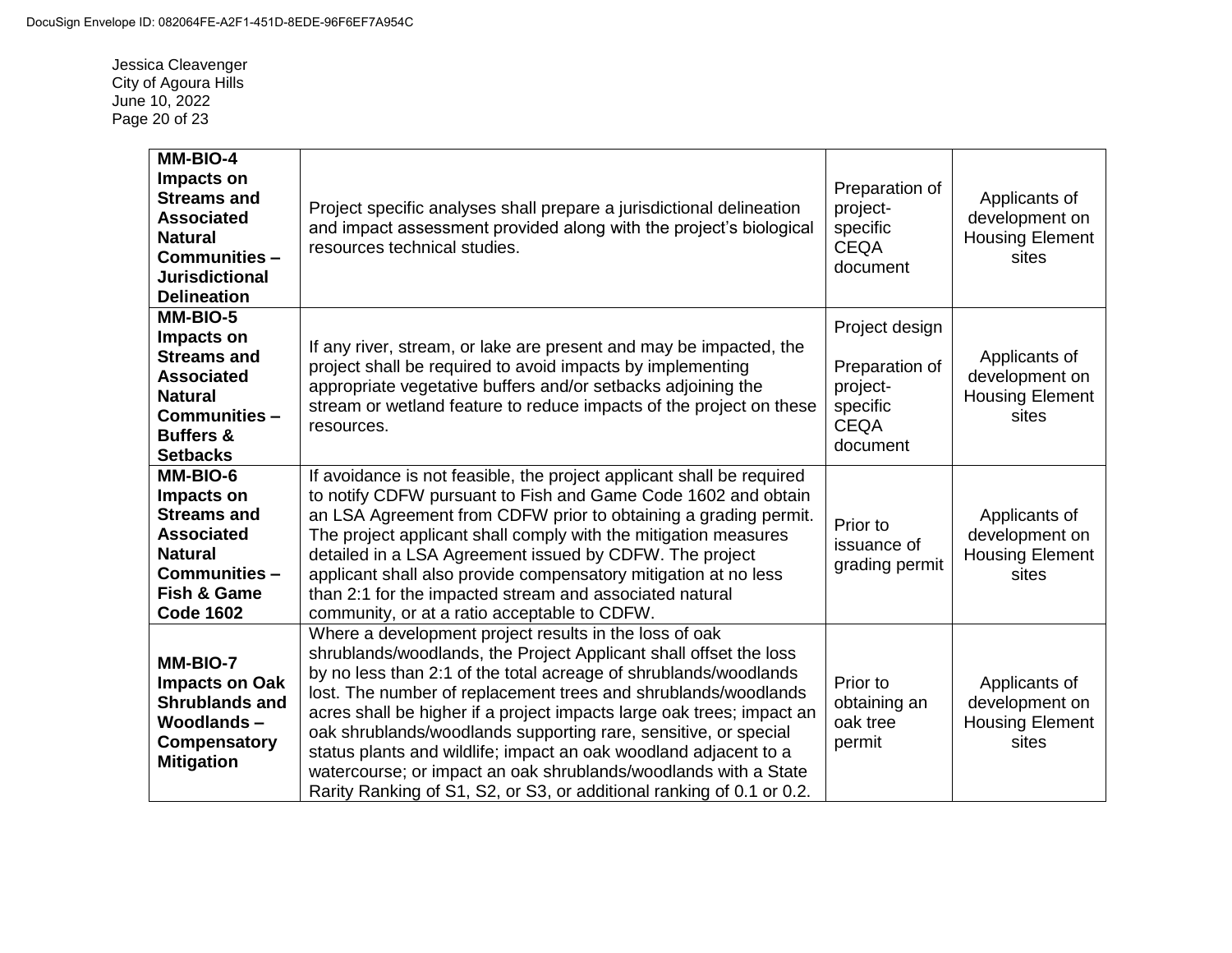Jessica Cleavenger City of Agoura Hills June 10, 2022 Page 21 of 23

| MM-BIO-8<br><b>Impacts on Oak</b><br><b>Shrublands and</b><br>Woodlands-<br><b>Oak Woodland</b><br><b>Restoration</b><br>Plan | The project shall be required to provide an Oak Woodland<br>Restoration Plan prior to obtaining an oak tree permit. Restoration<br>shall recreate functioning shrubland and/or woodland of similar<br>composition, structure, and function to natural communities that<br>impacted. Mitigation shall include restoration of structurally diverse<br>understory vegetation species (i.e., grass, forb, shrub, subshrub,<br>vine) occurring in the impacted natural communities. Acorns and/or<br>seedlings shall originate from plants/trees of the same species<br>(i.e., genus, species, subspecies, and variety) as the species<br>impacted. An Oak Woodland Restoration Plan shall prescribe the<br>following:<br>1) Species-specific planting methods;<br>2) Planting schedule;<br>Measures to control exotic vegetation and protection from<br>3)<br>herbivory;<br>Measurable goals and success criteria for establishing self-<br>4)<br>sustaining populations (e.g., percent survival rate, absolute<br>cover) based on site/habitat conditions prior to impact<br>and/or functional local native oak shrublands/woodlands as<br>reference sites:<br>5) Contingency measures if the success criteria is not met;<br>Long-term monitoring for at least 10 years, with a minimum<br>6)<br>of seven years without supplemental irrigation;<br>7) Adaptive management techniques, including replacement<br>plants if necessary; and<br>8) Annual reporting criteria and requirements. | Prior to<br>obtaining an<br>oak tree<br>permit | Applicants of<br>development on<br><b>Housing Element</b><br>sites |
|-------------------------------------------------------------------------------------------------------------------------------|------------------------------------------------------------------------------------------------------------------------------------------------------------------------------------------------------------------------------------------------------------------------------------------------------------------------------------------------------------------------------------------------------------------------------------------------------------------------------------------------------------------------------------------------------------------------------------------------------------------------------------------------------------------------------------------------------------------------------------------------------------------------------------------------------------------------------------------------------------------------------------------------------------------------------------------------------------------------------------------------------------------------------------------------------------------------------------------------------------------------------------------------------------------------------------------------------------------------------------------------------------------------------------------------------------------------------------------------------------------------------------------------------------------------------------------------------------------------------------------|------------------------------------------------|--------------------------------------------------------------------|
| MM-BIO-9<br><b>Impacts on Oak</b><br><b>Shrublands and</b><br><b>Woodlands-</b><br><b>Phased</b><br>Removal                   | Where a development project results in the loss of oak woodlands,<br>the Project Applicant shall remove oak tree in phases to the<br>maximum extent feasible. A phased removal plan shall be provided<br>as a condition of obtaining an oak tree permit.                                                                                                                                                                                                                                                                                                                                                                                                                                                                                                                                                                                                                                                                                                                                                                                                                                                                                                                                                                                                                                                                                                                                                                                                                                 | Prior to<br>obtaining an<br>oak tree<br>permit | Applicants of<br>development on<br><b>Housing Element</b><br>sites |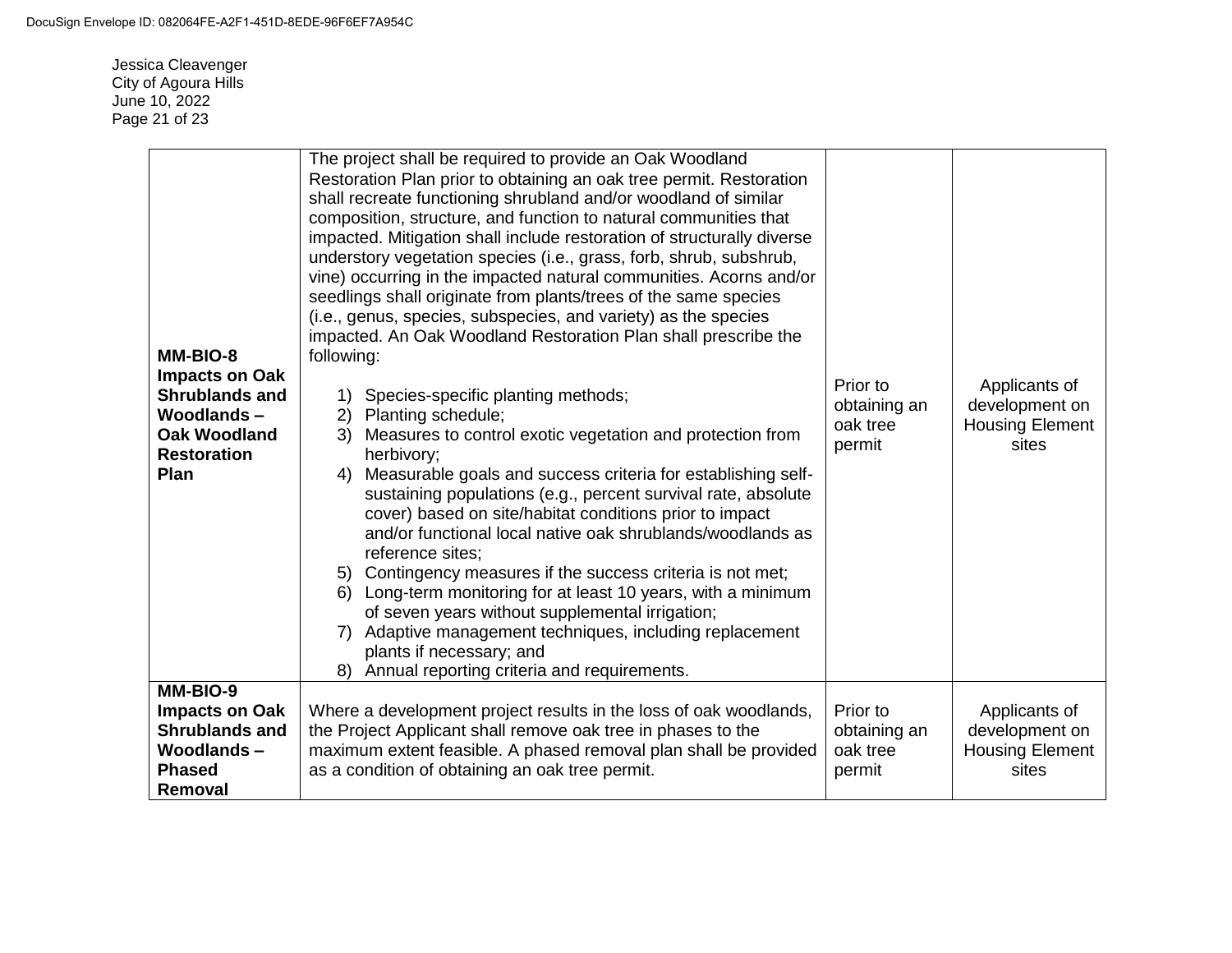Jessica Cleavenger City of Agoura Hills June 10, 2022 Page 22 of 23

| MM-BIO-10<br>Impacts on<br><b>Nesting Birds-</b><br>Avoiding<br><b>Impacts</b>                                   | Future development projects requiring vegetation disturbance<br>and/or removal, and/or are adjacent to suitable nesting habitat<br>shall be required to avoid impacts on nesting birds by conducting<br>all project-related activities between September 1 through January<br>31, outside of the nesting bird season.                                                                                                                                                                                                                                                                                                                                                                                                                                 | Prior to any<br>grading and<br>vegetation<br>removal                                                                                                                                                                                         | Applicants of<br>development on<br><b>Housing Element</b><br>sites |
|------------------------------------------------------------------------------------------------------------------|-------------------------------------------------------------------------------------------------------------------------------------------------------------------------------------------------------------------------------------------------------------------------------------------------------------------------------------------------------------------------------------------------------------------------------------------------------------------------------------------------------------------------------------------------------------------------------------------------------------------------------------------------------------------------------------------------------------------------------------------------------|----------------------------------------------------------------------------------------------------------------------------------------------------------------------------------------------------------------------------------------------|--------------------------------------------------------------------|
| <b>MM-BIO-11</b><br>Impacts on<br><b>Nesting Birds-</b><br>Surveys & No-<br><b>Disturbance</b><br><b>Buffers</b> | If construction must occur during the bird nesting season, project<br>applicants shall be required to retain a qualified biologist to survey<br>suitable nesting habitat for nesting birds on the project site and<br>within 100 feet from the project site to the extent allowable and<br>accessible. A qualified biologist shall conduct a nesting bird survey<br>no more than seven days prior to the beginning of any project-<br>related physical activity, such as vegetation clearance, use, and<br>transport of equipment, mobilization and construction likely to<br>impact birds and raptors. If such project activity ceases for longer<br>than seven days, additional surveys shall be conducted prior to re-<br>commencing the activity. | No more than<br>seven days<br>prior to the<br>beginning of<br>any project-<br>related<br>physical<br>activity<br>Repeat<br>surveys if<br>project activity<br>ceases for<br>longer than<br>seven days<br>during the bird<br>nesting<br>season | Applicants of<br>development on<br><b>Housing Element</b><br>sites |
| <b>MM-BIO-12</b><br>Impacts on<br><b>Nesting Birds-</b><br><b>No-Disturbance</b><br><b>Buffers</b>               | If such species are identified, a no-disturbance buffer of<br>300 feet around active perching birds and songbirds shall be<br>implemented. A no-disturbance buffer of 500 feet around active<br>non-listed as threatened or endangered raptor nests, and 0.5 mile<br>around active listed birds shall be implemented. Buffers shall be<br>maintained until the breeding season has ended or until a qualified<br>biologist has determined that the birds have fledged and are no<br>longer reliant upon the nest or parental care for survival.                                                                                                                                                                                                       | During project<br>construction<br>and activities                                                                                                                                                                                             | Applicants of<br>development on<br><b>Housing Element</b><br>sites |
| <b>MM-BIO-13</b><br>Impacts on<br><b>Nesting Birds-</b>                                                          | Future development projects removing habitat for nesting birds<br>shall be required to restore or replace habitat. In-kind habitat<br>should be provided on site if feasible to prevent temporal or                                                                                                                                                                                                                                                                                                                                                                                                                                                                                                                                                   | Prior to any<br>grading and                                                                                                                                                                                                                  | Applicants of<br>development on                                    |